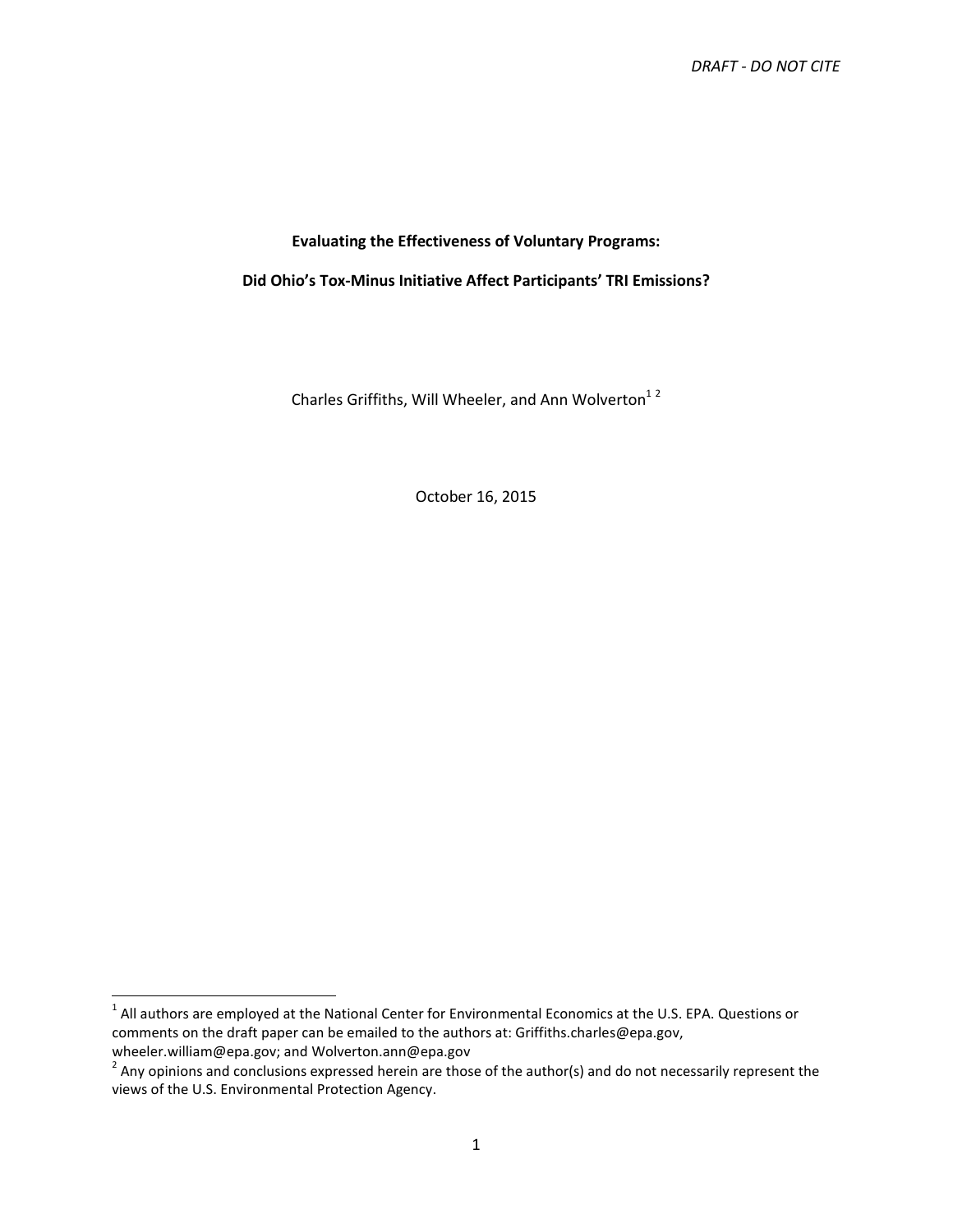**Abstract:** In this paper we evaluate whether Ohio's Tox-Minus Initiative had a discernible effect on participants' emission reductions relative to non-participants. We expect this to be the case if there are private benefits of program participation that outweigh its costs. To investigate whether the Tox-Minus Initiative resulted in greater reductions in TRI-reported air emissions from the top 100 emitters, we use a difference-in-difference approach to compare emissions before and after the program. This is done using both the simple difference in emissions between 2003 and 2012 and a fixed-effects, panel regression. To form an appropriate comparison for our participants, we use propensity score matching estimation techniques based on pre-participation attributes. We also examine whether simply being invited to the program, regardless of participation, had an impact. We then examine the interaction between these two effects, participation and being invited, using a difference-in-difference-in-difference approach. Our results suggest that there may be two effects at play. First, it may be that participation in the Tox-Minus Initiative produced a significant reduction in air emissions. Second, it appears that being invited to the program, regardless of whether a facility joined the Tox-Minus Initiative, produced a significant decline in the absolute level of air emissions. A sensitivity analysis including the ratio of Clean Air Act emissions to total emission offers additional support for this second effect.

Key words: voluntary programs; toxic releases; air emissions; program effectiveness JEL codes: Q53; Q58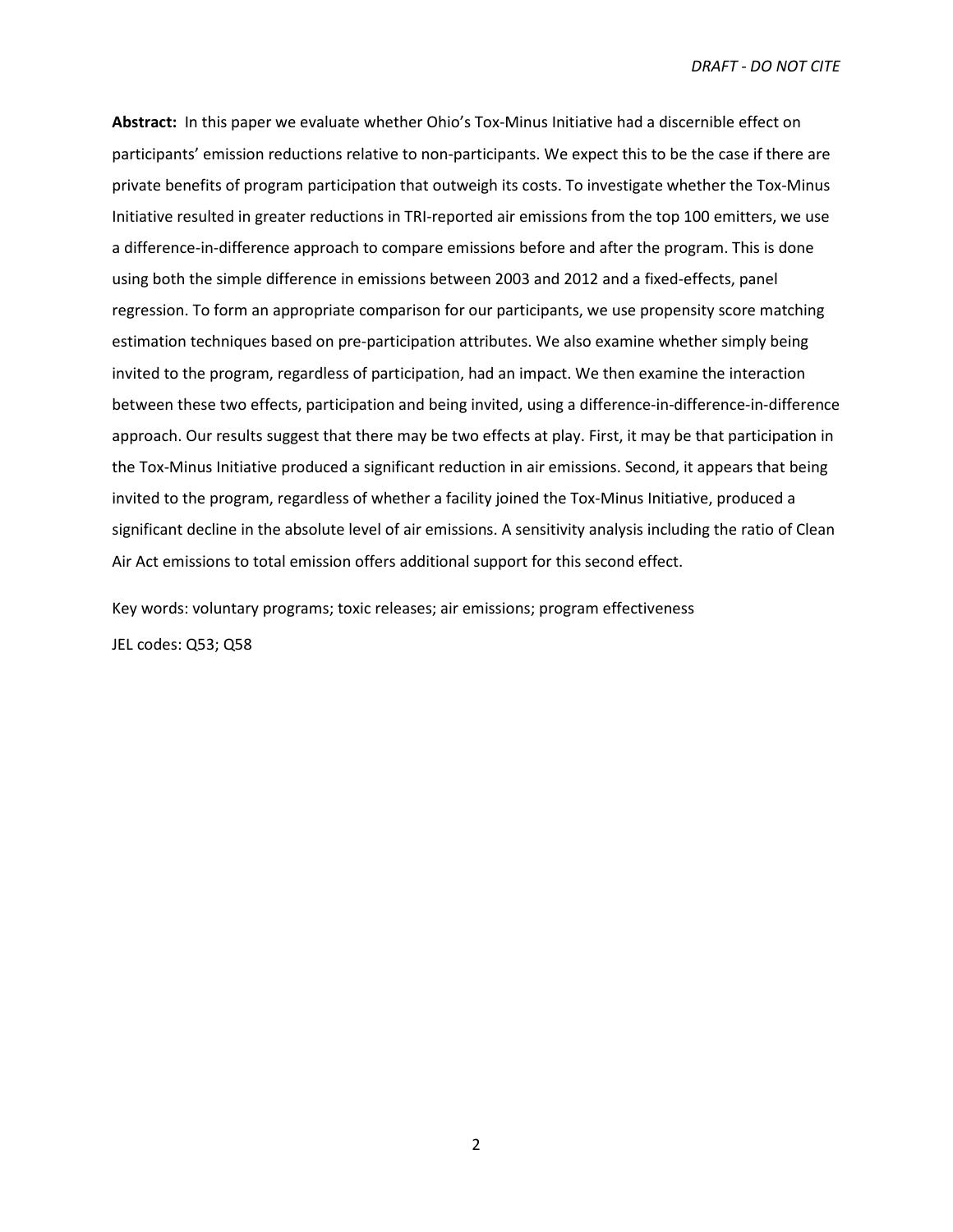#### **I. Introduction and Related Literature**

Ohio has regularly ranked as one of the most polluted states in the United States in terms of reported Toxic Releases Inventory (TRI) emissions. Two possible reasons for this are Ohio's concentration of heavy industry relative to other states and high emissions from electric utilities. The resulting negative media attention that Ohio received as a top emitter led it to initiate a voluntary program, the Tox-Minus Initiative, with the specific goal of relinquishing its high ranking status and "enhance[ing] its image as an environmentally proactive, yet economically competitive state" (Ohio EPA 2015). In this paper, we examine whether the Tox-Minus Initiative had a measurable impact on participants' TRI emissions relative to non-participants in Ohio.

Ohio's decision to target its polluting facilities through a voluntary program fits with a more general trend towards using voluntary approaches to reduce emissions in the United States. Currently, the U.S. EPA has almost 40 voluntary initiatives targeting issues ranging from air quality to pollution prevention to energy and climate change (US EPA 2013b). In addition, there are many state and local voluntary programs designed to address environmental issues, although, to our knowledge, no comprehensive list state and local levels exists. These voluntary approaches have been used to complement existing regulations and as a substitute when environmental regulations are not in place.

One question that is frequently raised in the literature is why a facility would voluntarily reduce its emissions beyond what it would do without the program. We would expect further emission reductions only when the private benefits of program participation outweigh its costs. Researchers have hypothesized ways in which voluntary programs may reduce a facility's costs (e.g., by encouraging the adoption of more efficient technologies (Blackman and Boyd 2002)), increase its market share with green consumers, and/or enhance its reputation with green investors<sup>3</sup> (Arora and Gangopadhyay 1995, Hamilton 1995, Arora and Cason 1996, Khanna, Quimio, and Bojilova 1998, Konar and Cohen 2001). Alternatively, facilities may join voluntary programs to influence or delay regulation associated with even larger potential costs (Henriques and Sadorsky 1996, Segerson and Miceli 1998, Lutz et al. 2000, Maxwell et al. 2000, Brouhle et al. 2009) or to cover up behavior that has received negative attention, a form of "green-washing" (Harrison 1999, Kim and Lyon 2011).

 $\overline{a}$ 

 $3$  A separate strand of literature looks at why consumers might demand green goods (Delgado et al. 2015; Delgado and Khanna 2015; Sexton and Sexton 2014).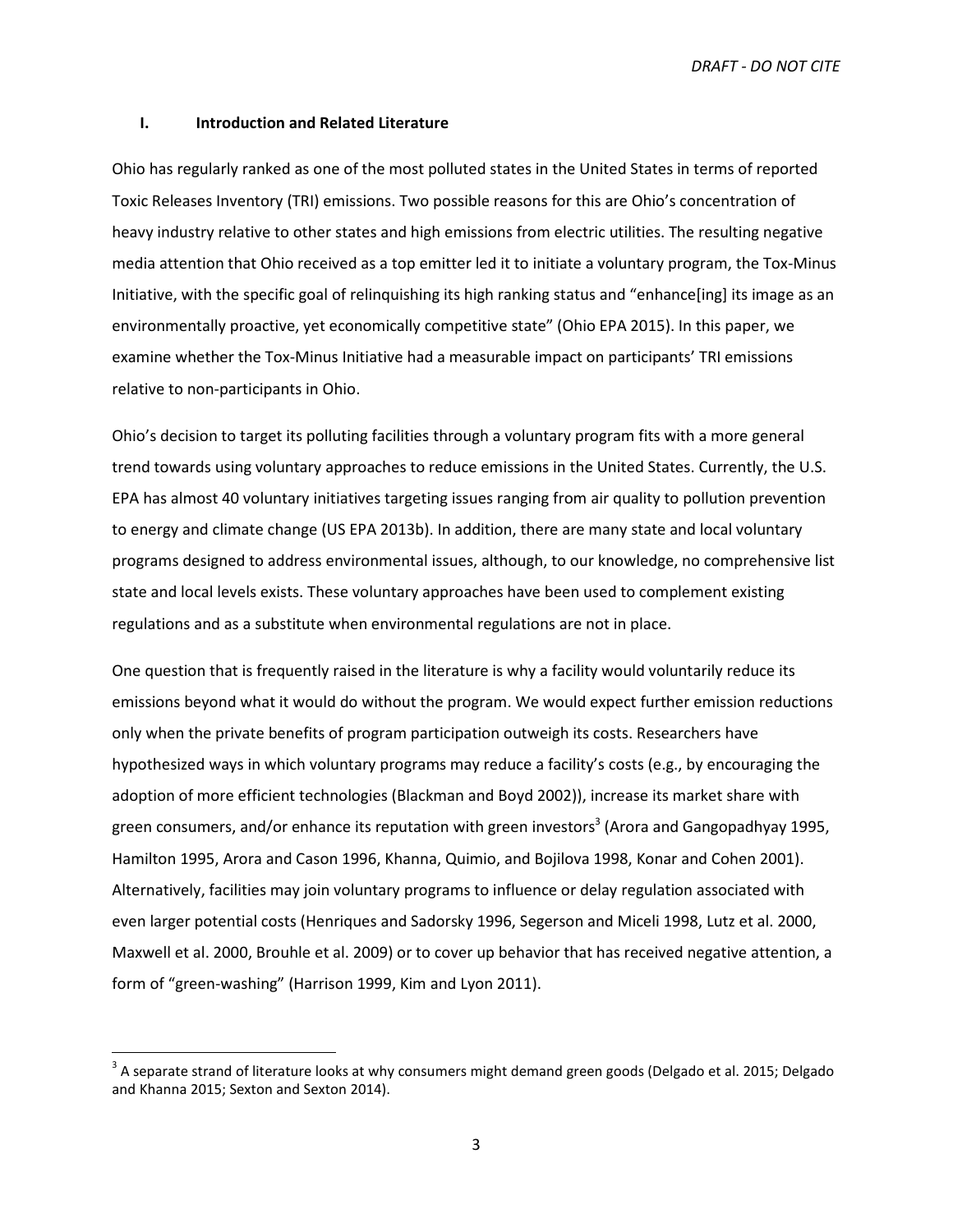In the case of the Tox-Minus Initiative, participating companies may be able to convince the public that they are taking positive action towards reducing their environmental footprint, enhancing their reputation and perhaps even their market share. It is also possible that information gleaned from more regular monitoring of emissions could lead to unforeseen production improvements for some companies. However, given the Ohio's goal to reduce their high TRI ranking, participation may be primarily viewed as a way to enhance a company's reputation with state regulators or as a way to forestall a possible regulatory threat. While nothing is stated in the recruitment materials to suggest that this is the case, it is possible that firms reasoned that if Ohio could not reduce TRI emissions voluntarily, it may pursue mandatory reductions. In this case, we might expect some initial differences in emission reductions between participants and non-participants, but because a regulatory threat would target all emitters, such differences would dissipate over time.

While a relatively large literature exists on the effectiveness of Federal voluntary approaches, it empirically evaluates only a relatively small number of U.S. programs (e.g., 33/50, Green Lights, EnergyStar, ClimateWise, and the Strategic Goals Programs).<sup>4</sup> Evidence from the available studies on the effectiveness of national-level voluntary approaches is mixed. For instance, Khanna and Damon (1999) find that participants in the EPA's 33/50 program reduced toxic emissions by more than nonparticipants, though they fell short of meeting the program's overall reduction goals (GAO (1994) and Davies et al. (1996) confirm the more modest gains of the program). Later studies by Vidovic and Khanna (2007, 2011) find little evidence that 33/50 participants reduced emissions by more than nonparticipants. They point to the ability of participants to count reductions that occurred prior to the start of the program toward their goals as the primary driver of this result. Similar results were found by Gamper-Rabindran (2009), who found that in most industries, participation in the 33/50 program did not lower releases relative to non-participation. However, another set of studies find that participants that were inspected prior to joining 33/50 were both more likely to participate and to reduce emissions as part of the program (e.g., Innes and Sam 2008; Bi and Khanna 2012). Finally, Carrión-Flores, et al. (2013) find that industries with higher rates of participation in 33/50 experienced less technological innovation (as measured by patent applications) in the future.

 $\overline{a}$ 

 $<sup>4</sup>$  See de Vries et al. (2012) for a thorough overview of the theoretical and empirical literature on voluntary</sup> environmental programs.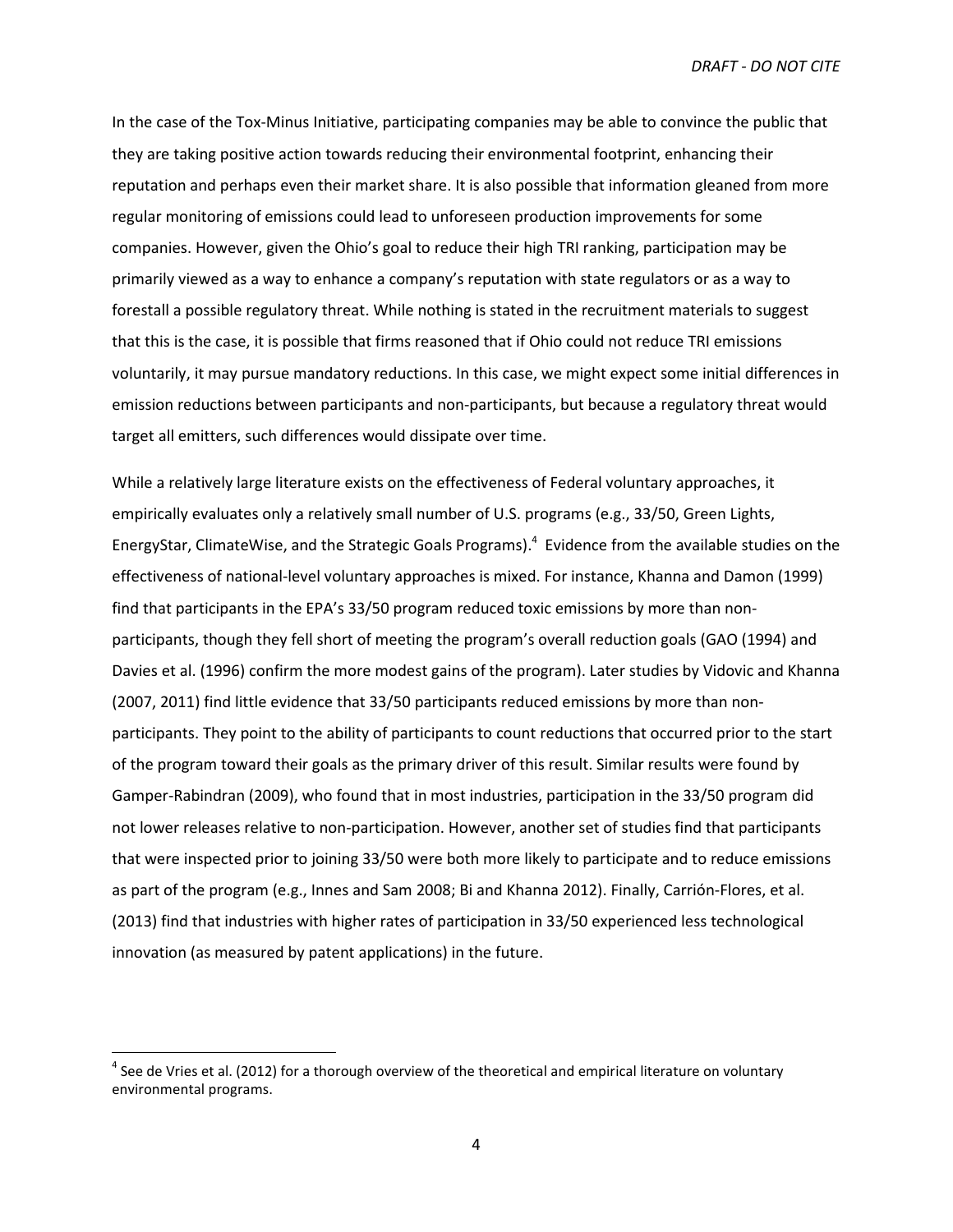GAO (1997) and Horowitz (2004) both examine the Green Lights program and find that it improved energy efficiency. However, evidence indicates that some lighting upgrades by participants are not attributable to the program. Kim and Lyon (2011) find that participants in the Department of Energy's Voluntary Greenhouse Gas Registry increase emissions (although they report the opposite), while nonparticipants decrease emissions. Brouhle et al. (2009) find that while participants in the Strategic Goals Program do not initially reduce emissions by more than non-participants, they make relatively greater strides in the later years of the program. The threat of regulation is a significant factor in explaining emission reductions for both participants and non-participants.

Other studies find less evidence that national-level voluntary programs encouraged additional emission reductions. For instance, King and Lenox (2000) and Vidovic et al. (2014) find that Responsible Care did not encourage larger improvements in environmental performance for participants relative to nonparticipants. Instead, participants may actually have performed worse. Welch et al. (2000) find the same result for the Department of Energy's Climate Challenge. Morgenstern et al. (2007) observe that participants in ClimateWise saw only temporary improvements in environmental performance that disappeared after 1 to 2 years. Rivera et al. (2006) find no difference in the environmental performance of participating and non-participating ski resorts in the first five years of the Sustainable Slopes Program. Khanna and Keller (2005) are not able to evaluate whether the WasteWise program led to a decline in the amount of municipal solid waste disposed due to lack of data on non-participants. They examine the propensity of participants to submit annual reports and show that firms with a committed CEO, and those that joined to learn about waste reduction methods or with the objective of improving relations with EPA were more likely to submit reports, while firms that joined later in the program or because it was free were less likely to submit reports.

Even fewer state and local programs in the United States have been examined. This is primarily due to lack of data on the environmental performance of participants before and after the program is in place as well as a lack of information on non-participant behavior. Blackman et al. (2010a) examine two voluntary programs in Oregon designed to encourage the remediation of contaminated sites. They find evidence that highly contaminated sites join the program (not just sites with low levels of contamination) and that regulatory pressure plays a major role in inducing participation in the program. Bui and Kapon (2012) find that state pollution prevention voluntary programs reduced annual TRI releases by 10 to 15 percent for the average facility compared to facilities in states without comparable programs. Kotchen (2012) finds that households in cities that participated in Connecticut's Clean Energy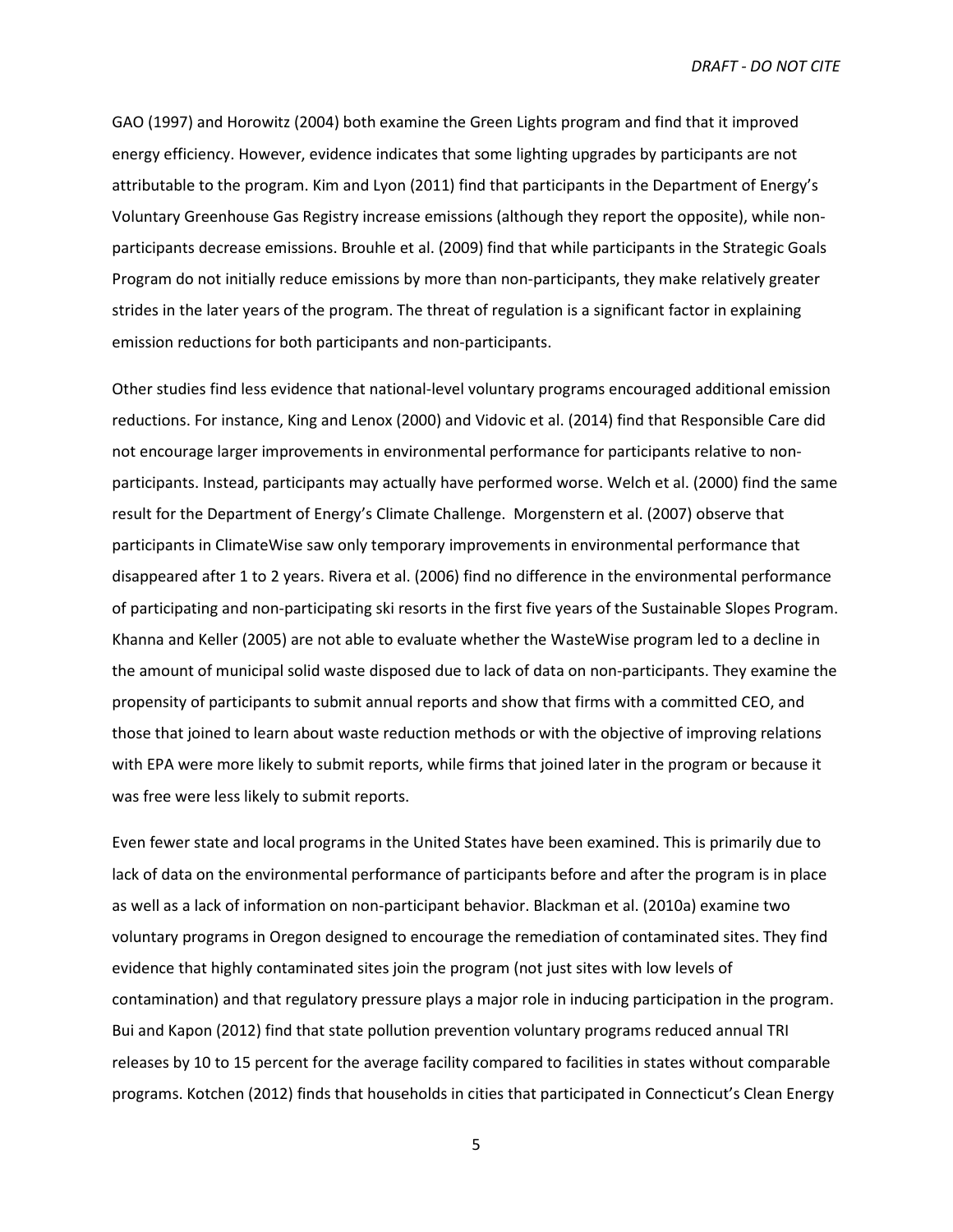Communities purchased more green electricity than those living in cities that did not join the program. Mosier and Fisk (2013) examine the city of Fort Collins' Climate Wise program, noting that participants have reduced greenhouse gas emissions in line with program goals. However, no comparison is made to non-participant or pre-program behavior, so one cannot discern whether participants would have made these reductions absent the program.

 Since the literature indicates that the effectiveness of voluntary programs varies, it is important to continue conducting research in this area. This paper contributes to the existing literature by expanding beyond the programs that have been examined historically. While the Tox-Minus Initiative is broadbased – applying to many industries – it differs from many other previously studied voluntary initiative as a state-run program. It also qualifies as a good candidate for study because of the availability of preand post-program data on TRI emissions, the focus of the Ohio Tox-Minus Initiative. Finally, we also have emissions information for facilities that were invited to join but did not, as well as facilities that were not invited to join Tox-Minus, allowing us to compare participants with eligible but non-participating facilities in Ohio.

The paper is organized as follows. Section 2 describes the Ohio Tox-Minus Initiative. Section 3 presents the empirical approach taken in this paper. Section 4 describes the data and variables used in the regressions. Summary statistics are provided in section 5. Results are presented in sections 6 and 7. Section 8 contains some sensitivity analyses and section 9 concludes.

## **II. Ohio's Tox-Minus Initiative**

-

In September 2007, the Ohio Environmental Protection Agency invited 100 of the top emitters (as of 2005) to its new Tox-Minus Initiative, giving a month's time to send a commitment letter to join the program.<sup>5</sup> While formal invitations were limited to the top emitters, other polluting facilities could still participate (including those not reporting to the TRI). A total of 53 TRI-reporting facilities ultimately agreed to participate in the Tox-Minus Initiative, including 44 invited facilities and 9 additional facilities (Ohio EPA 2008). Facilities are asked to "identify, evaluate and implement feasible and effective pollution reduction or prevention strategies to reduce waste, air and water-related TRI emissions."

<sup>&</sup>lt;sup>5</sup> The 100 of the top emitters were identified by adding land, air, and water emissions reported to TRI minus releases to publically owned treatment works (POTWs), on and off-site energy recovery, recycling, and treatment to destruction. One-time releases and closed facilities were not considered. Certain waste management facilities were excluded from the 100 invited facilities because of their limited ability to affect how much waste they receive from other facilities (and similar reasons).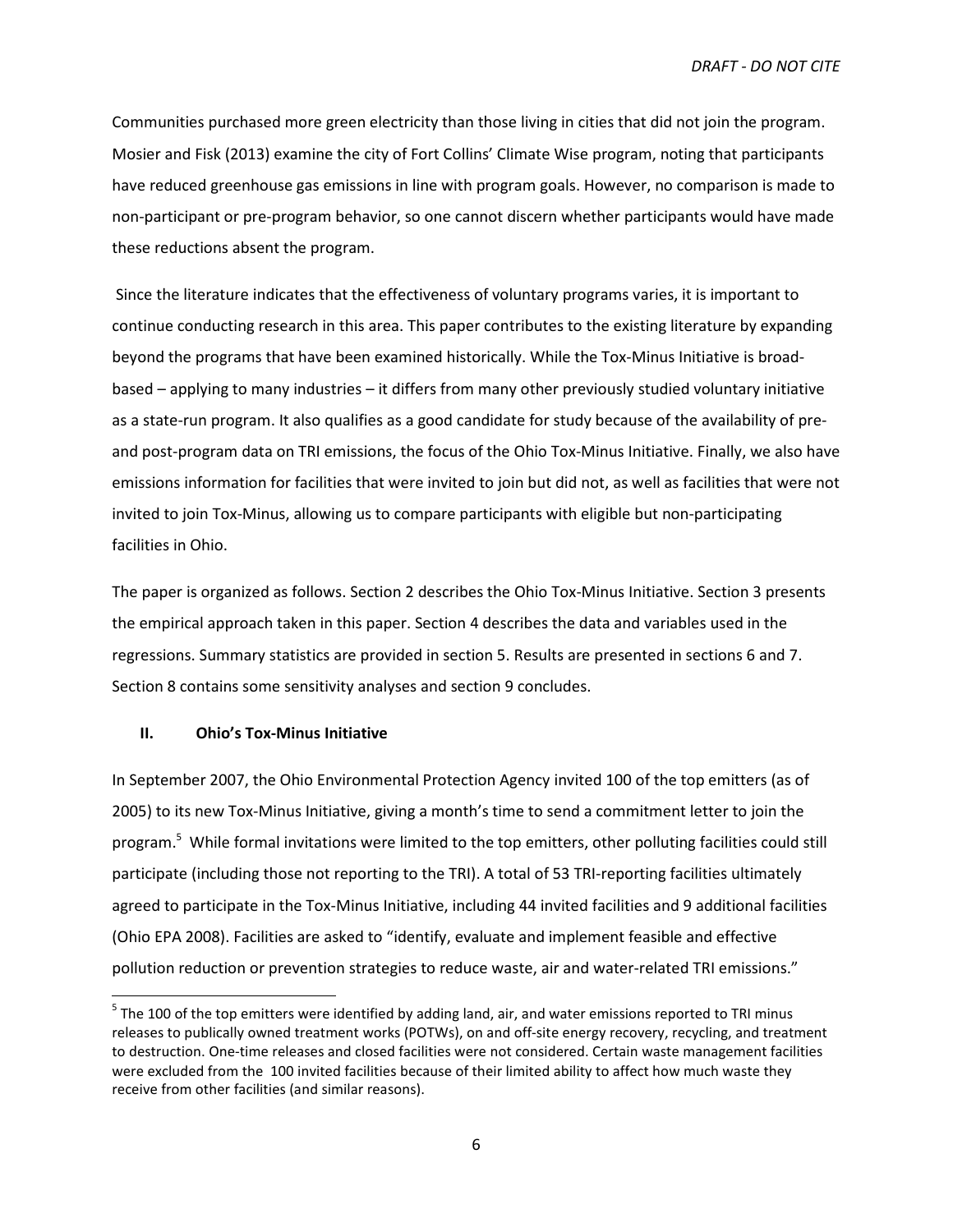Participants were required to specify their own (voluntary) reduction goal with a five-year time frame starting from a 2007 baseline, although facilities were allowed more time to meet their goal, if necessary.<sup>6</sup> Emissions reduction goals were expressed in different ways by participating facilities. For instance, some facilities expressed their goal as a percentage reduction or as pounds of total TRI releases reduced; others set a goal to reduce releases of a specific chemical or group of chemicals, decrease off-site disposal, or identify a particular process change with or without quantifying the implied change in releases. The Ohio EPA has compiled and made publically available each facility's pollution reduction goal on its website. Facilities were also required to submit a plan to meet these goals by mid-2008, and provide annual written reports describing progress toward reducing their releases each year beginning in 2009. All 53 participants submitted information to be included in the 2009 progress report on their 2008 activities (Ohio EPA 2009), but only 42 participants submitted information for the subsequent progress report on emission reductions in 2009 (Ohio EPA 2010). Facilities are allowed to revise their emission reduction goals, but any changes must be reported to the Ohio EPA.

In exchange for participation in the Tox-Minus Initiative, facilities receive public recognition of their participation. The Ohio EPA actively promotes facility success stories in the Tox-Minus Initiative through its annual program report, media reports, and its website. The Ohio EPA also offers facilities technical assistance. This can include a site visit by a non-regulatory arm of the Ohio EPA to help identify opportunities to reduce or prevent pollution. The program explicitly promises that any information gathered during the site visit will not be shared with inspection or enforcement programs.

## **III. Empirical Approach**

We begin by examining whether participants in the Tox-Minus Initiative reduce TRI emissions more than a similar set of non-participants. We use a two stage evaluation process. First, we use a propensity score matching techniques based on pre-participation attributes to select a defensible comparison group from non-participating facilities. Second, we use difference-in-differences estimation to investigate whether the Tox-Minus Initiative affected participants' emissions relative to both what occurred prior to the program and the performance of large emitting non-participating facilities in the state of Ohio. It is also possible that the Tox-Minus Initiative resulted in greater TRI emission reductions from the 100 emitters invited to the program, regardless of participation. We explore this possibility through the same

 6 All program information about Tox Minus is taken from http://web.epa.state.oh.us/ocapp/tox-minus.html.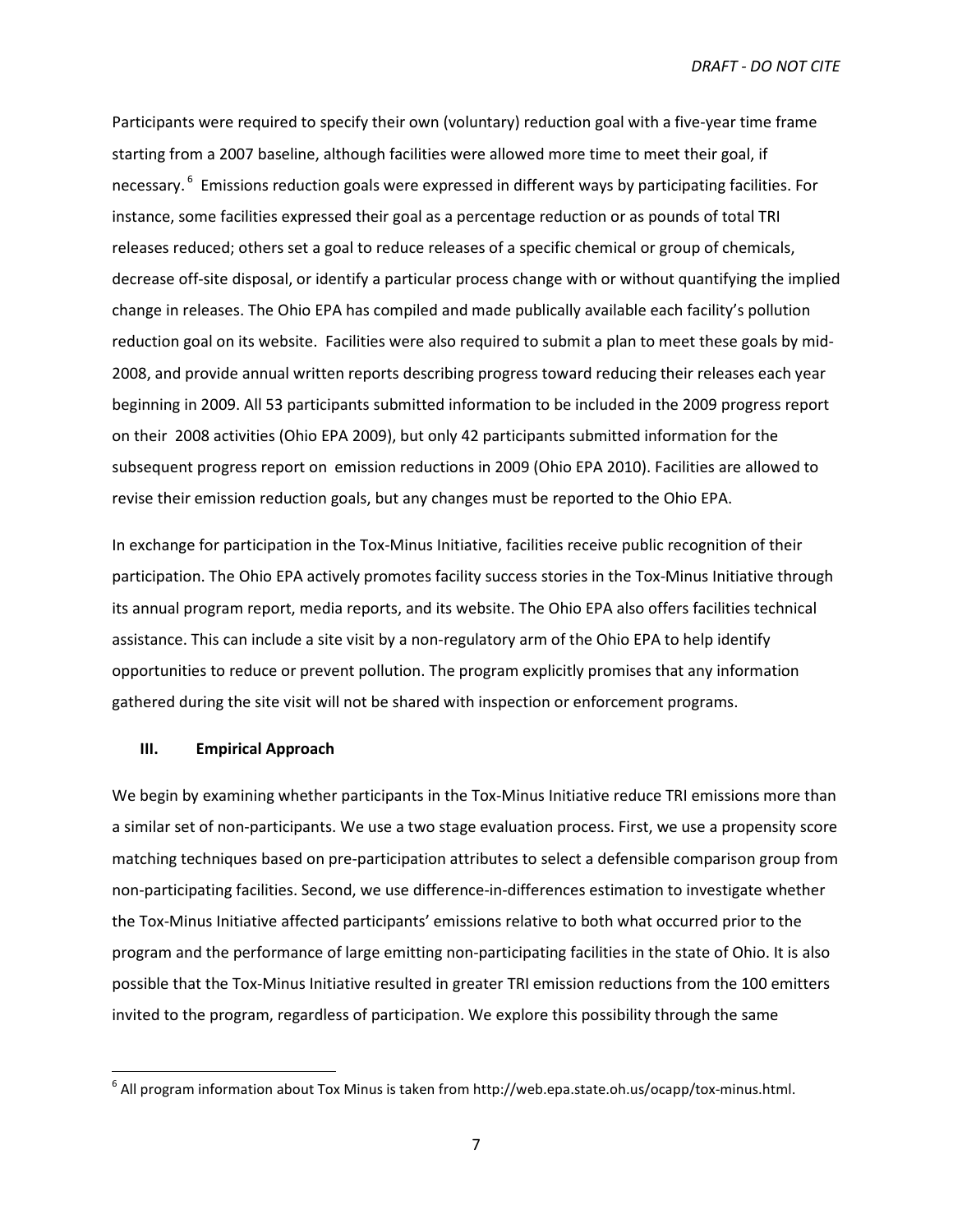difference-in-difference approach. We then explore the interaction between these two effects using a triple difference estimation that accounts for both invited status and participation.

In these cases, the regression technique selected attempts to compensate for the lack of a true counterfactual: we do not have data to determine what emissions would have been for Tox-Minus participants (i.e., the treated group) if they had not been invited or joined (i.e., been left untreated). The two stage propensity score plus difference-in-differences estimation technique matches a participant with its closest non-participant neighbor and then compares emissions across the two sets of facilities. In each case, non-participants are standing in for a counterfactual that is not directly observable.

For this reason, a difference-in-differences approach requires that the treated group is not too different from the non-treated group, so that any observed differences between them can be defensibly attributed to the policy being evaluated by the model. If the treated and non-treated groups are widely different in their key attributes we may be over-extending the empirical technique's usefulness. For instance, if facilities participating in the Tox-Minus Initiative have a very different age, industry, or size profile than difference-in-differences on its own may not yield convincing estimates of the Tox-Minus Initiative's effect on emissions. Introducing a first stage to refine the comparison group can help mitigate this concern.<sup>7</sup>

Propensity score matching refines the sample of comparable facilities: A treated facility is matched to a non-treated facility based on pre-treatment characteristics aside from the outcome variable, its TRI emissions. It uses a probit regression where the dependent variable is equal to 1 if the facility joined Tox-Minus and 0 otherwise, and the independent variables are pre-treatment characteristics that may affect a facility's propensity to participate in the program. The predicted probability of joining the program from this regression is the facility's propensity score. When the propensity score is within a defined distance, treated and untreated observations are considered a match – this means that the observed covariate distributions are only randomly different from each other, thus replicating a natural

<u>.</u>

 $^7$  Another possible alternative to combining a difference-in-differences and propensity score matching estimator is the use of an instrumental variable approach to estimate the local average treatment effect. In both cases, the approaches are attempting to reduce the potential for selection bias between the treated and the control groups that render comparisons between them invalid. In the context of voluntary programs, obtaining a valid instrument is a fairly difficult exercise. Predicting participation in a voluntary programs seems to hinge on unobservable variables that weaken the instrumental approach. In cases where this approach has been taken, the researchers have gone to great lengths to build highly detailed facility level databases. Because the voluntary program we study, Tox Minus, is cross-industry, constructing such a data set is even more challenging. While acknowledging the potential advantages of such an approach, we therefore have not pursued it here.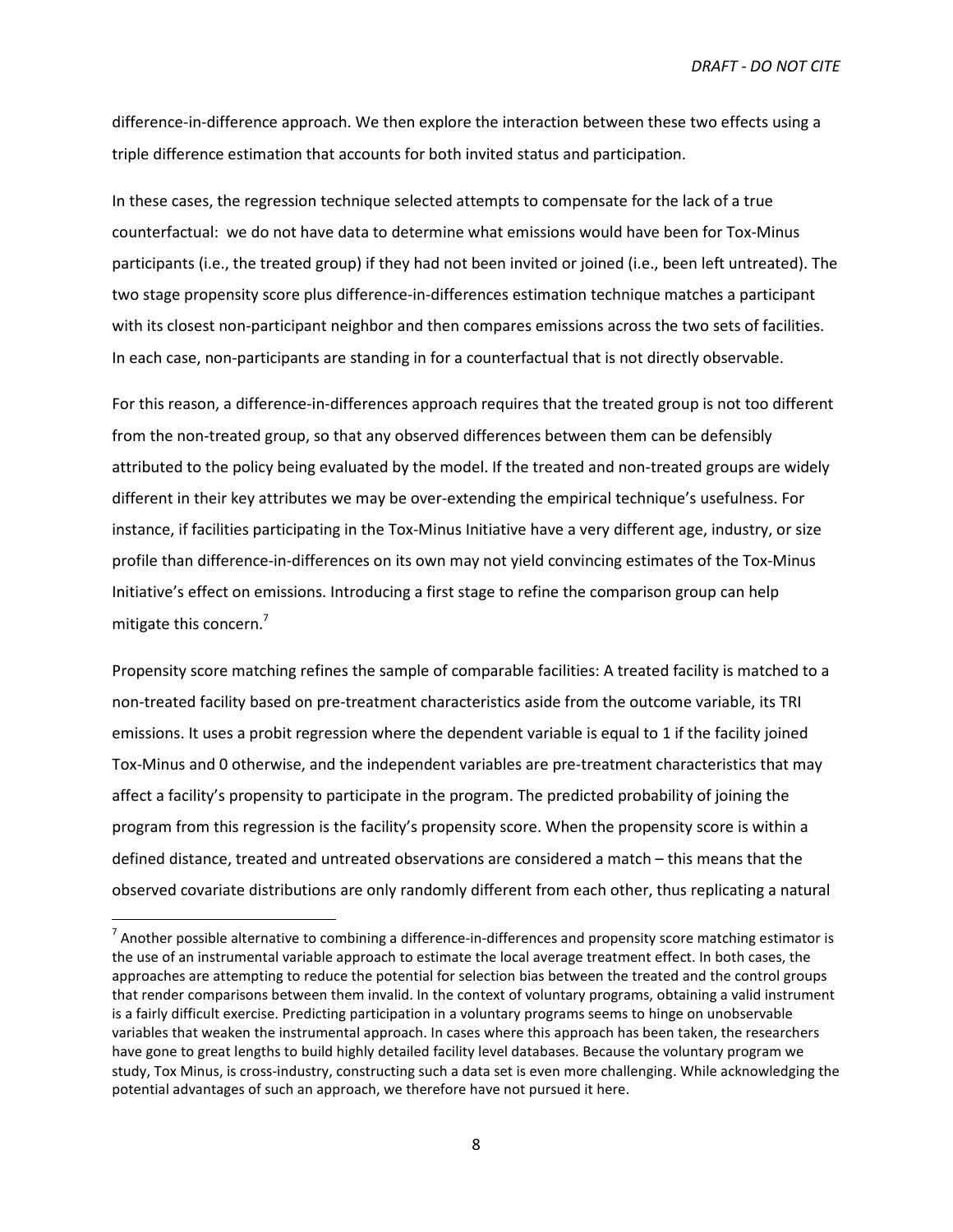experiment. In this way we are able to assemble a dataset that consists of the treatment group and its nearest neighbors. In other words, propensity matching attempts to separate out the effect of preexisting differences between the treated and untreated groups. Morgenstern et al. (2007), Blackman et. al (2010b), and Kim and Lyon (2011) use similar approaches in their examination of the United States' ClimateWise, Mexico's Clean Industry programs, and the Department of Energy's Voluntary Greenhouse Gas Registry, respectively.<sup>8</sup> We examine the robustness of our results to several possible matched samples by matching with and without replacement (i.e., a non-treated observation can be selected more than once if it is the best match for multiple treated facilities vs. only being selected once), as well as varying the distance, or "caliper" of the match.

The difference-in-difference technique then estimates the average treatment effect after the Tox-Minus Initiative is introduced. Emissions in year *t* by facility *i* are denoted *emissionsit*. *Tox-Minus* (or TM) is a dummy variable that is set to 1 when a facility is in the treatment group. It captures any remaining prepolicy differences between facilities in Tox-Minus and those in the control-group. *Post Policy* (or PP) is a time dummy variable that is set to 1 in the post-policy time period (2008-2012). It captures any general factors that result in changes in facility emissions behavior over time in both the treated and untreated groups apart from Tox-Minus. When we interact these two variables, (*Tox-Minus\*Post Policy)*, we have a dummy variable that is equal to 1 when a facility is in the treatment group in the second period*.* Finally, we include other covariates, *Z*, and a residual error term, *eit*. The basic model is

# *emissions<sub>it</sub>* =  $\alpha$  +  $\beta$ <sub>1</sub> Tox-Minus +  $\beta$ <sub>2</sub> Post-Policy +  $\beta$ <sub>3</sub> (Tox-Minus\*Post-Policy) +  $\beta$ <sub>Z</sub> Z +  $e$ <sub>it</sub> (1)

The difference-in-difference estimator of interest is the parameter  $\beta_3$ . This estimate is the difference between the change in emission for Tox-Minus participants (TM=1) between the post-policy (PP=1) and pre-policy (PP=0) time periods, and the change in emissions for facilities not in the Tox-Minus Initiative (TM=0) over the same time period. That is,

$$
B_3 = \left(\underbrace{emissions_{TM=1, PP=1} - \underbrace{emissions_{TM=1, PP=0}} - \left(\underbrace{emissions_{TM=0, PP=1} - \underbrace{emissions_{TM=0, PP=0}}\right)\right)
$$
 (2)

-

 $^8$  For examples of this method applied in different environmental contexts, see also Fowlie et al. (2012), for an evaluation of Southern California's RECLAIM NOx trading program and Greenstone (2004) for an investigation on nonattainment status on SO<sub>2</sub> reductions.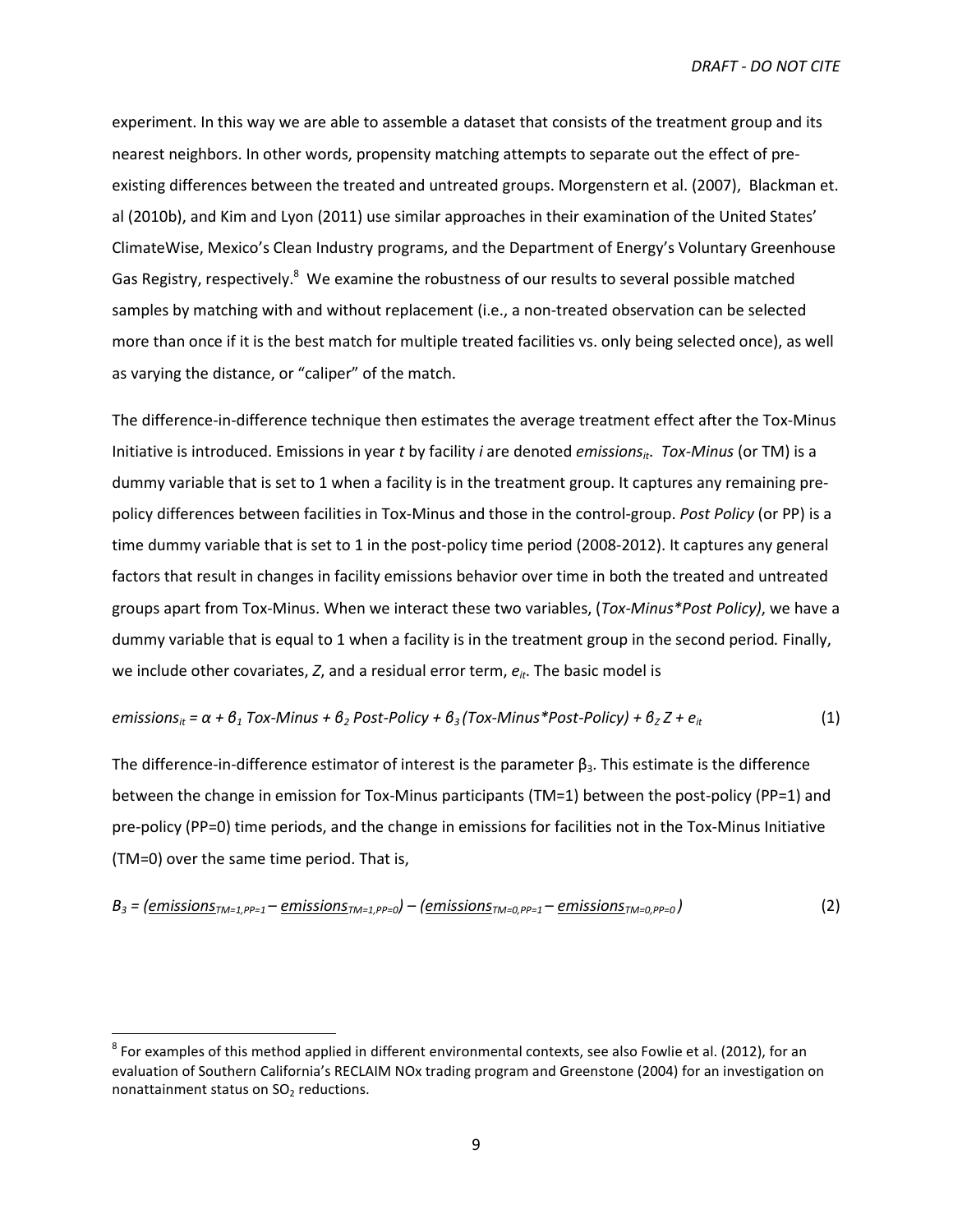We refer to the time between the pre-policy and the post-policy emissions estimates as the "long" difference." *Emissions* is underlined in the equation above to denote that the parameter measures the expected value (or average) difference-in-differences across the two groups.

We can take advantage of the panel nature of our data set by adding facility-specific fixed effects,  $a_i$ , and a time trend, *Time*. The inclusion of the fixed effect and time trend means that we can no longer independently identify the coefficient on *Tox-Minus*, so it drops out of the specification (see Bennear and Olmstead 2008). The basic panel fixed-effects model is

$$
emissions_{it} = \alpha + \beta_2 Post-Policy + \beta_3 (Tox-Minus*Post Policy) + \beta_2 Z + \beta_t Time + \alpha_i + e_{it}
$$
 (3)

The same approach is used to estimate the average treatment effect of simply being invited to the program, regardless of participation. In this case, the *Tox-Minus* variable in equations (2) and (3) are replaced with an *Invited* variable. We define the dummy variable, *Invited,* to capture pre-policy differences between invited and non-invited facilities and set it equal to 1 if the facility was invited to join the program, regardless of whether the facility actually joined the program or not. As with the *Tox-Minus* variable, we also interact this variable with the dummy variable, *Post-Policy*, which is equal to 1 for an invited facility in the second period. The long difference and panel models are, respectively

$$
emissions_{it} = \alpha + \beta_1 \text{ Invited} + \beta_2 \text{ Post-Policy} + \beta_3 \text{ (Invited*Post-Policy)} + \beta_2 Z + e_{it}
$$
 (4)

emissions<sub>it</sub> = 
$$
\alpha + \beta_2
$$
 Post-Policy +  $\beta_3$  (Invited\*Post Policy) +  $\beta_2 Z + \beta_t$  Time +  $\alpha_i + e_{it}$  (5)

The *β3* parameter is now the differential effect of being invited

To test both effects, being invited to the program and actual participation, we introduce a difference-indifference-in-difference, or "triple difference," model. In this specification, both the *Tox-Minus* and the *Invited* variables and their interaction with *Post Policy* are included, as well as the interaction of all three of these variables. The long difference model is now:

$$
emissions_{it} = \alpha + \beta_1 \text{ Tox-Minus} + \beta_2 \text{Post-Policy} + \beta_3 (\text{Tox-Minus*Post-Policy}) + \beta_4 \text{ Invited} + \beta_5
$$
\n
$$
\text{(Invited*Post-Policy)} + \beta_6 \text{(Invited*Tox-Minus*Post-Policy)} + \beta_7 Z + e_{it}
$$
\n
$$
\tag{6}
$$

Note that in the panel specification (with fixed effects and a time trend) the β1 coefficients for both *Tox-Minus* and *Invited* drop out of the regression since they do not vary over time. The covariates, Z, are interacted with the post-policy dummy in the panel regression to avoid having them drop out as well. The model is then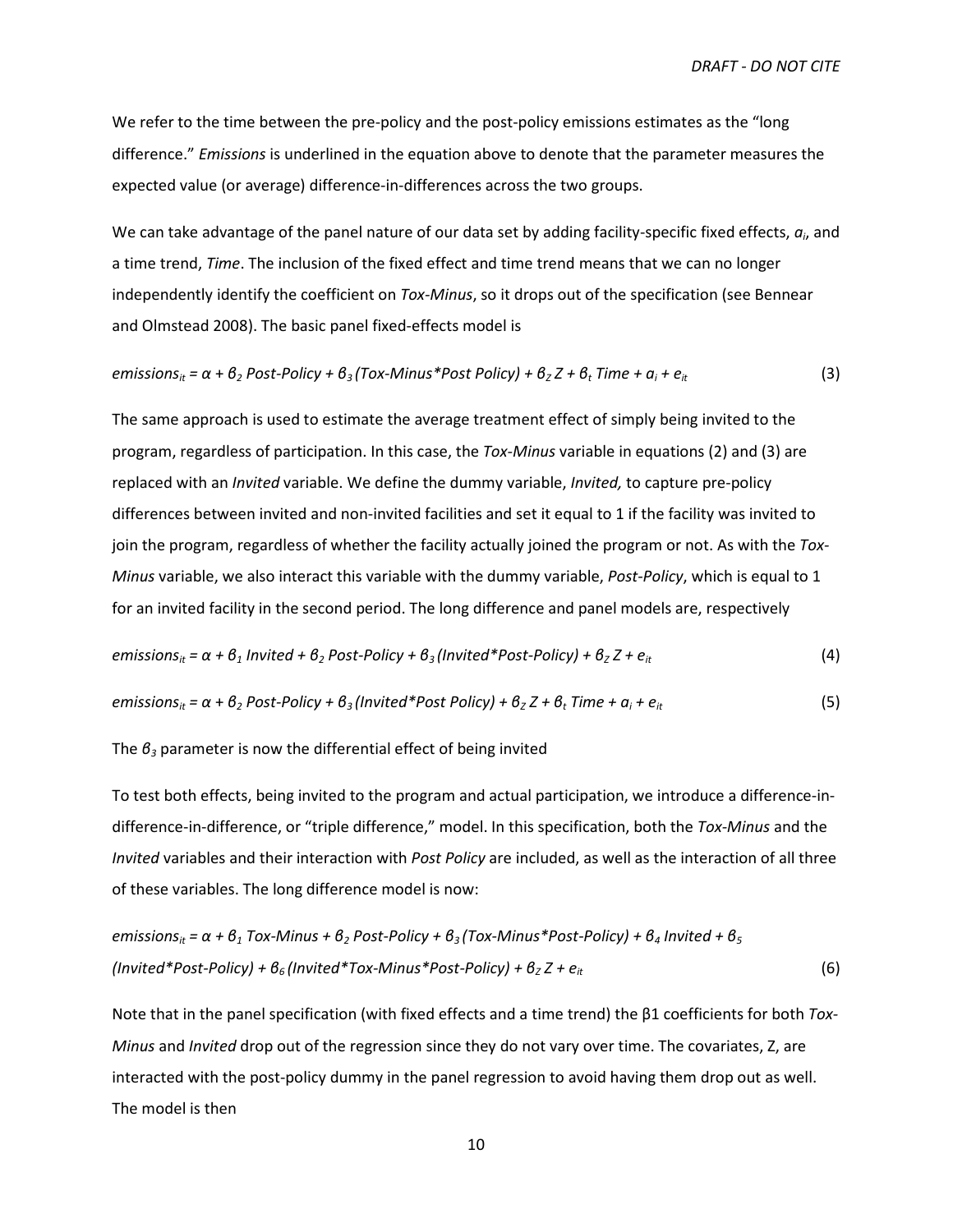*emissionsit = α + β2 Post-Policy + β3Tox-Minus\*Post-Policy + β5Invited\*Post-Policy* 

+ 
$$
\theta_6
$$
 (Invited\*Tox-Minus\*Post-Policy) +  $\theta_7$  Z\*Post-Policy +  $\theta_t$  Time +  $\alpha_i$  +  $e_{it}$  (7)

In this case, *Β3* measures the effect of the Tox-Minus Initiative (TM=1) on the non-invited group (I=0) compared to the non-invited group (I=0) who did not participate in the program (TM=0)*.* Arguably of greater policy interest is the effect of Tox-Minus ( $TM=1$ ) on the invited group ( $I=1$ ) compared to the invited group (I=1) who did not participate in the program (TM=0), which is measured by *Β3 + B6.* 

$$
B_3 + B_6 = (emissionsTM=1,1=1,PP=1}-emissionsTM=1,1=1,PP=0}) - (emissionsTM=0,1=1,PP=1}-emissionsTM=0,1=1,PP=0})
$$
(8)

The differential effect of the Tox-Minus Initiative (TM=1) on the invited group (I=1) compared to the non-invited group (I=0) is given by  $B_6$ .

$$
B_6 = \left[ \left( \underline{emissions}_{TM=1,1=1,PP=1} - \underline{emissions}_{TM=1,1=1,PP=0} \right) - \left( \underline{emissions}_{TM=0,1=1,PP=1} - \underline{emissions}_{TM=0,1=1,PP=0} \right) \right] -
$$

$$
[(emissionsTM=1,1=0,PP=1}-emissionTM=1,1=0,PP=0) - (emissionTM=0,1=0,PP=1}-emissionTM=0,1=0,PP=0)] (9)
$$

For our other covariates, we include a dummy variable equal to one if the facility is located in a county that is in non-attainment for particulate matter and a dummy for manufacturing to control for some basic pre-treatment differences.

For comparison purposes, we also run the difference-in-differences specifications without first limiting the sample based on propensity score matching.

### **IV. Data and Variables**

We rely on facility and geographic data from several data sets. Basic information on invited and participating facilities in the Tox-Minus Initiative is available through online program materials (Ohio EPA 2007; 2008). Using name and address, these facilities are matched to Toxics Release Inventory emissions data for reporting years 2002 to 2012 (US EPA 2014). We also collect TRI emissions data for large emitting facilities not invited to participate in the Ohio Tox-Minus Initiative. TRI data includes emissions to various media (e.g., air, water), but we use total air emissions as our main dependent variable in the difference-in differences equation. While facilities are free to establish Tox-Minus pollution reduction goals that are not associated with TRI air emissions, air emission are the most consistently and widely reported information available in the TRI. We also collect the proportion of total air emissions stemming from Clean Air Act regulated pollutants. This is because these chemicals, which presumably pose a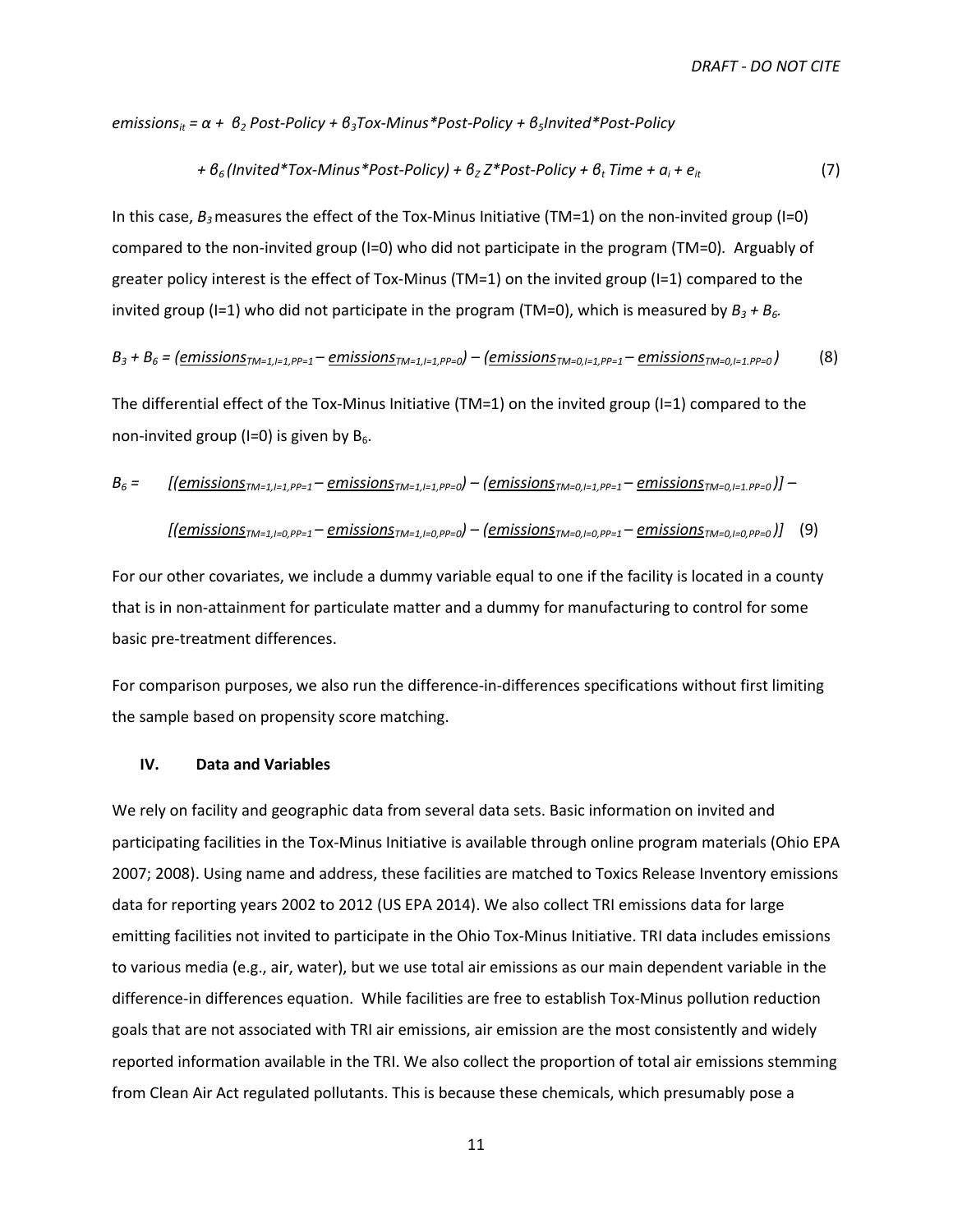higher risk to human health, may receive increased scrutiny from EPA and, potentially, greater reductions by polluting facilities. From the TRI data set, we also collect several pre-program and facility characteristics that we expect would affect a facility's propensity to join Tox-Minus. These are explored as candidate independent variables to inform the propensity score matching process. These preprogram and facility variables include a facility's primary standard industry classification code, and preprogram average air emissions in 2002-2004.<sup>9</sup> We also considered including whether a facility is listed by RCRA as a large quantity generator or serves as a transfer, storage, or disposal facility (TSDF) as a way to proxy for size, but this was not included in the final regression.

In addition to the variables from the TRI, we collect a number of independent variables from other EPA and state databases for consideration for both the propensity score matching and the difference-indifference models. For instance, we collect the number of inspections and enforcement actions that occurred at a facility between 2000 and 2004 from EPA's Enforcement and Compliance History Online (ECHO) database (US EPA 2013a). Our hypothesis is that a facility that already has a fair amount of regulatory oversight may be more likely to join the Tox-Minus Initiative as a way to demonstrate improved environmental performance. We collect information on whether the county in which a facility is located was out of attainment for particulate matter between 2000 and 2004 from EPA's Greenbook of Nonattainment Areas for Criteria Pollutants (US EPA 2012).<sup>10</sup> Facilities in non-attainment counties may be subject to greater emission control requirements or face greater regulatory scrutiny than facilities in attainment counties. To capture the possibility that demographic characteristics play a role in a facility's decision to join Tox-Minus, we collect county level and zip code level data from the 2000 U.S. Census. Not all variables are available at both the county and zip code level. Data includes population (individuals, households, and families); income (per capita, household, and family); median age; percentage of the housing that is owner occupied; and percentage of the population that is white, black, Asian, female, age 62 or older, and employed.

We restrict our sample to facilities that report to the TRI in both the pre-program time frame (2002- 2005) and in the final year of study, 2012. This second requirement is particularly important for

-

 $9$  Historic emissions are considered for two reasons: First, this is another rough way to control for facility size. Second, a large, dirty facility may find joining Tox-Minus implies a lower cost to reduce emissions than a much cleaner facility that has already addressed any low-hanging fruit.

<sup>&</sup>lt;sup>10</sup> File "PHISTORY" last downloaded from http://www.epa.gov/oaqps001/greenbk/data\_download.html, Data as of December  $14<sup>th</sup>$ , 2012.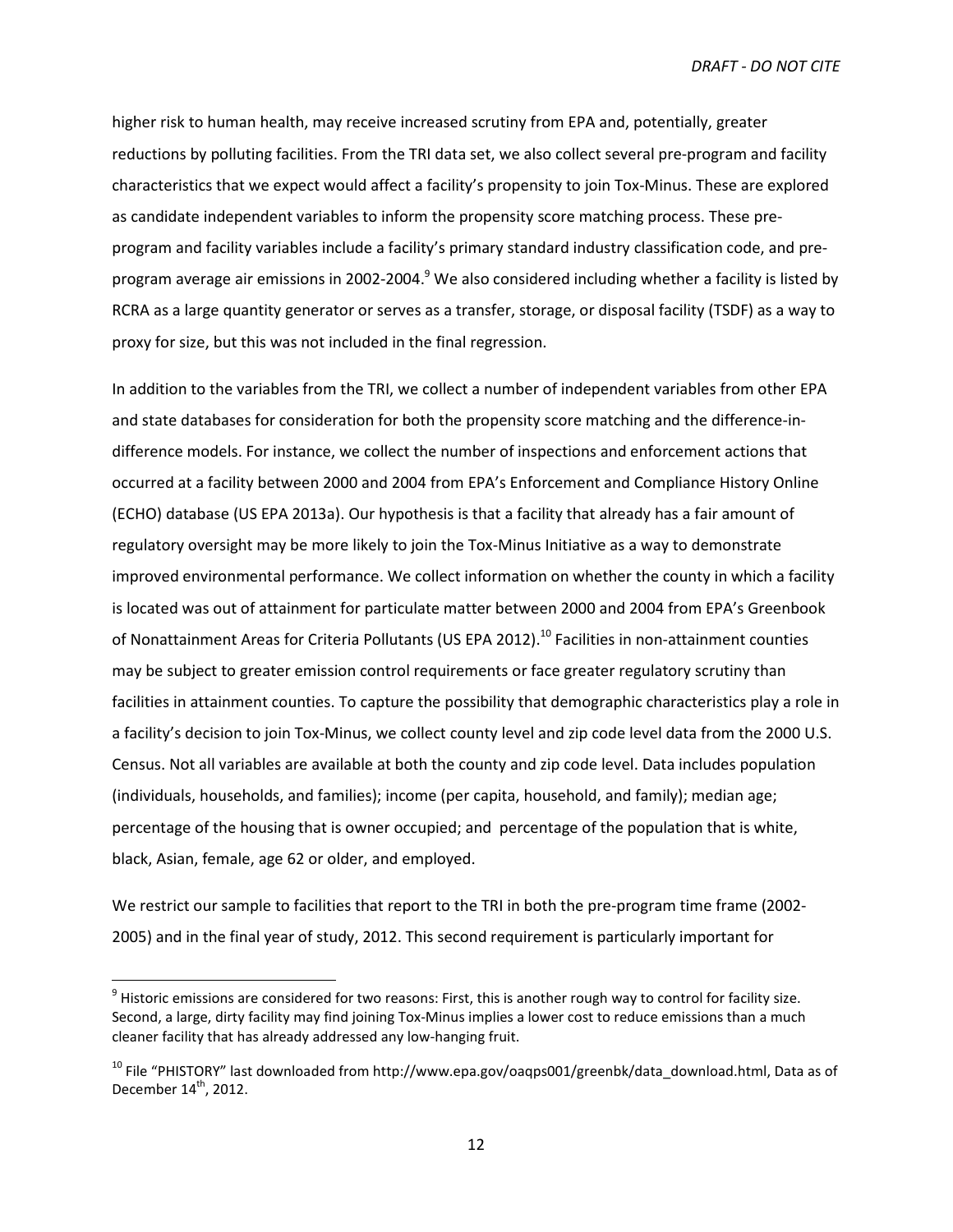identifying a comparable set of non-participants. Seventy-eight of 358 non-participants (both invited and non-invited) for which we collected TRI data do not report air emissions in 2012. An investigation of corporate websites and newspaper coverage found that of these facilities, we could confirm that 60 percent of them went out of business in 2012 or a prior year due to reasons unrelated to emissions (e.g., common reasons included the Great Recession, and moving production to another state or country). Only three participants are missing 2012 TRI data (two of which went out of business). In the end, we produced a final data set that consists of 48 (of a possible 53) participants and 264 non-participants. Note that we had enough information to include 89 of the 100 invited facilities (a mix of 41 participants and 48 non-participants).

### **V. Summary Statistics**

In Table 1 we present summary statistics for three samples. In the second column are statistics for the 48 Tox-Minus participants in our sample. The third column contains data for the full sample of 264 nonparticipants. In the fourth column are the summary statistics for a sample of 48 non-participants that were matched (without replacement) to our participants.

We begin with a comparison of Tox-Minus participants to the full sample of non-participants. Not surprisingly, a much higher percent of participants were invited to join the program than nonparticipants (85 percent vs. 18 percent). Likewise, participants' total air emissions are almost 4 times higher than non-participants, on average, in 2003 and 2008. This is expected as the program targeted the highest emitters. While both sets of facilities reduce average air emissions, participant emissions appear to fall much faster between 2008 and 2012; participant emissions are only about 3 times higher than non-participants, on average, in 2012. The key question that we are addressing is whether it is possible to attribute some portion of this greater reduction in emissions to the Tox-Minus Initiative.

Fewer of the facilities that participate in the Tox-Minus Initiative are classified as manufacturing facilities than in the full sample of non-participants (the main alternative for participants is the electric utility sector). Participating facilities are also more likely to have received a full or partial inspection by EPA in 2003. Facilities look fairly similar across the two samples with regard to national air quality attainment status in 2005. Finally, while household incomes in the surrounding community also appear similar, on average, across participating and non-participating facilities, participating facilities tend to be located in counties with fewer people.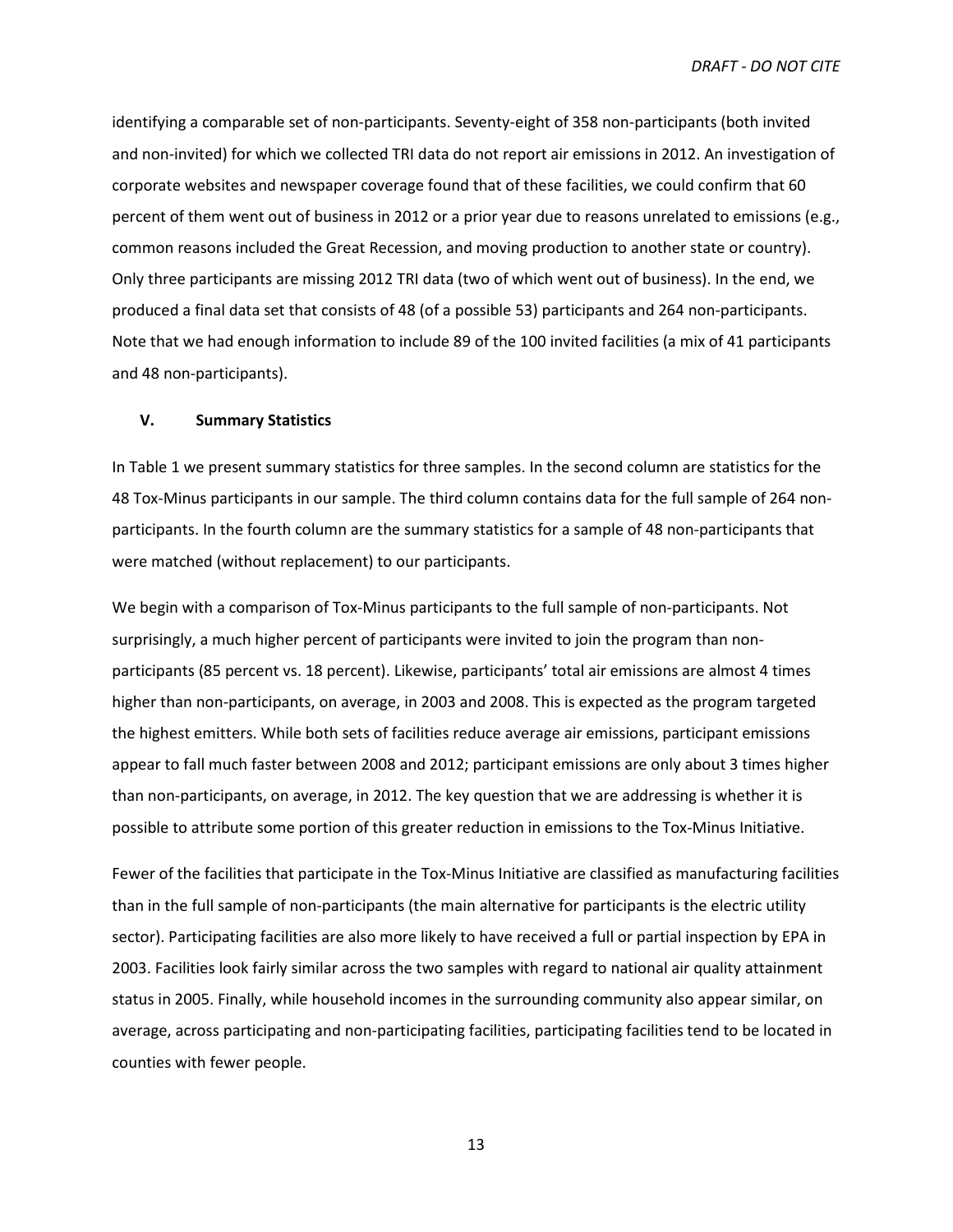As mentioned above, to more carefully investigate whether the difference in the change in air emissions between participants and non-participants is due to the Tox-Minus Initiative, we use a propensity score matching technique to select a sample of non-participants with similar pre-program characteristics. (This matching estimation is discussed in detail below.) The summary statistics for the matched sample of 48 non-participating facilities is listed in column 4 of Table 1. By design, the matched sample looks more similar to the Tox-Minus participants with regard to pre-program characteristics than does the full sample of non-participants, though there are still distinguishable differences.

|                                        | $1$ can ana (bianaara Enor $\prime$ |                                        |                                                          |
|----------------------------------------|-------------------------------------|----------------------------------------|----------------------------------------------------------|
| Variables                              | Participants<br>(48 observations)   | Non-Participants<br>(264 observations) | <b>Matched Non-</b><br>Participants<br>(48 observations) |
| <b>Invited to Tox-Minus</b>            | 0.85                                | 0.18                                   | 0.71                                                     |
|                                        | (0.36)                              | (0.39)                                 | (0.46)                                                   |
|                                        | 1,006,044                           | 272,164                                | 801,059                                                  |
| Total Air Emissions - lbs (2003)       | (2,560,128)                         | (1, 126, 518)                          | (1,654,005)                                              |
|                                        | 702,945                             | 189,367                                | 624,531                                                  |
| Total Air Emissions - lbs (2008)       | (1,601,646)                         | (772, 110)                             | (1,439,092)                                              |
|                                        | 311,980<br>100,440                  |                                        | 351,697                                                  |
| Total Air Emissions - lbs (2012)       | (662, 110)                          | (343, 875)                             | (653, 850)                                               |
|                                        | 0.77                                | 0.90                                   | 0.71                                                     |
| Manufacturing facility                 | (0.42)                              | (0.30)                                 | (0.46)                                                   |
|                                        | 2.29                                | 1.92                                   | 3.54                                                     |
| Inspections $-$ partial or full (2003) | (2.79)                              | (3.19)                                 | (3.46)                                                   |
|                                        | 0.15                                | 0.14                                   | 0.10                                                     |
| PM non-attainment county (2005)        | (0.36)                              | (0.34)                                 | (0.31)                                                   |
|                                        | 261,355                             | 353,260                                | 337,131                                                  |
| County population (2000)               | (334, 636)                          | (425, 807)                             | (426, 943)                                               |
|                                        | 39,464                              | 41,279                                 | 40,398                                                   |
| County household income (2000)         | (5, 677)                            | (6, 234)                               | (6,048)                                                  |

**Table 1: Summary Statistics for Tox-Minus Participants and Non-Participants Mean and (Standard Error)** 

Even after matching, the percent invited to join Tox-Minus is lower among the matched sample of nonparticipants but has increased to 71 percent, compared to 18 percent in the full sample of nonparticipants. The percent of facilities classified as manufacturing is now 71 percent, which is slightly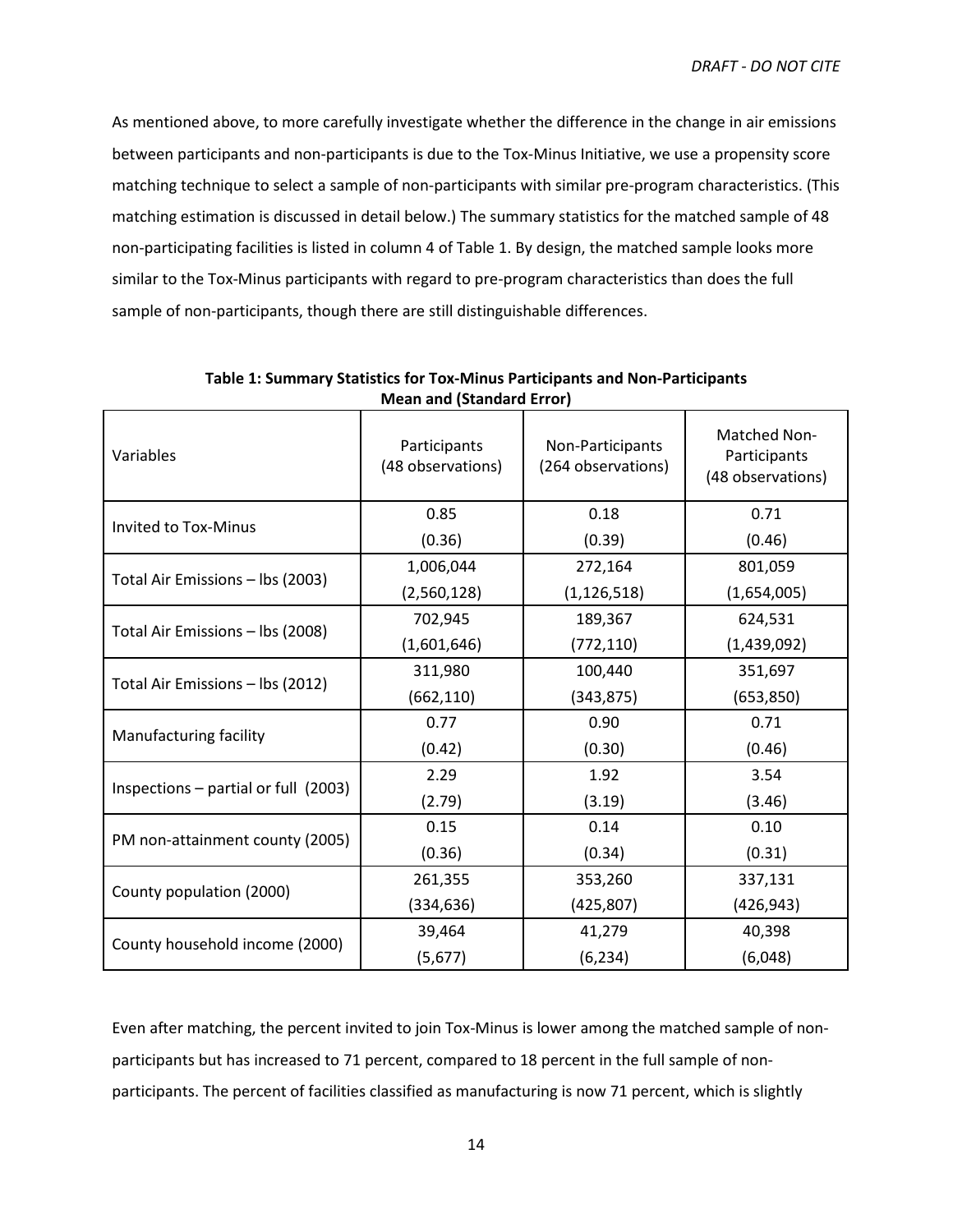lower than among participants but closer than the unmatched sample. Non-participant air emissions in 2003 and 2008 are now only slightly lower, on average, than participant air emissions (i.e., between 10 and 20 percent lower). Also note that county attainment status for particulate matter is somewhat lower (indicating more counties in attainment) for non-participating facilities than it was previously, while non-participants in the matched sample now have had more inspections on average in 2003 than participants (the opposite of what occurred in the unmatched sample). Both samples look quite similar with regard to income but continue to differ with regard to population.

Figure 1 reiterates our interpretation of these summary statistics: (1) facilities in all categories – participant, the full sample of non-participant, and the matched sample of non-participants – experience a decrease in average total air emissions reported to the TRI after 2007; (2) Tox-Minus participants and the full sample of non-participants look quite dissimilar both before and after the Tox-Minus Initiative is introduced in 2007; and (3) participants and the matched sample of non-participants exhibit similar trends in average emissions prior to 2007, with Tox-Minus participants decreasing emissions by slightly more on average after 2007.



**Figure 1: Total TRI Air Emissions (in pounds) 2003-2012 by Tox-Minus Participation**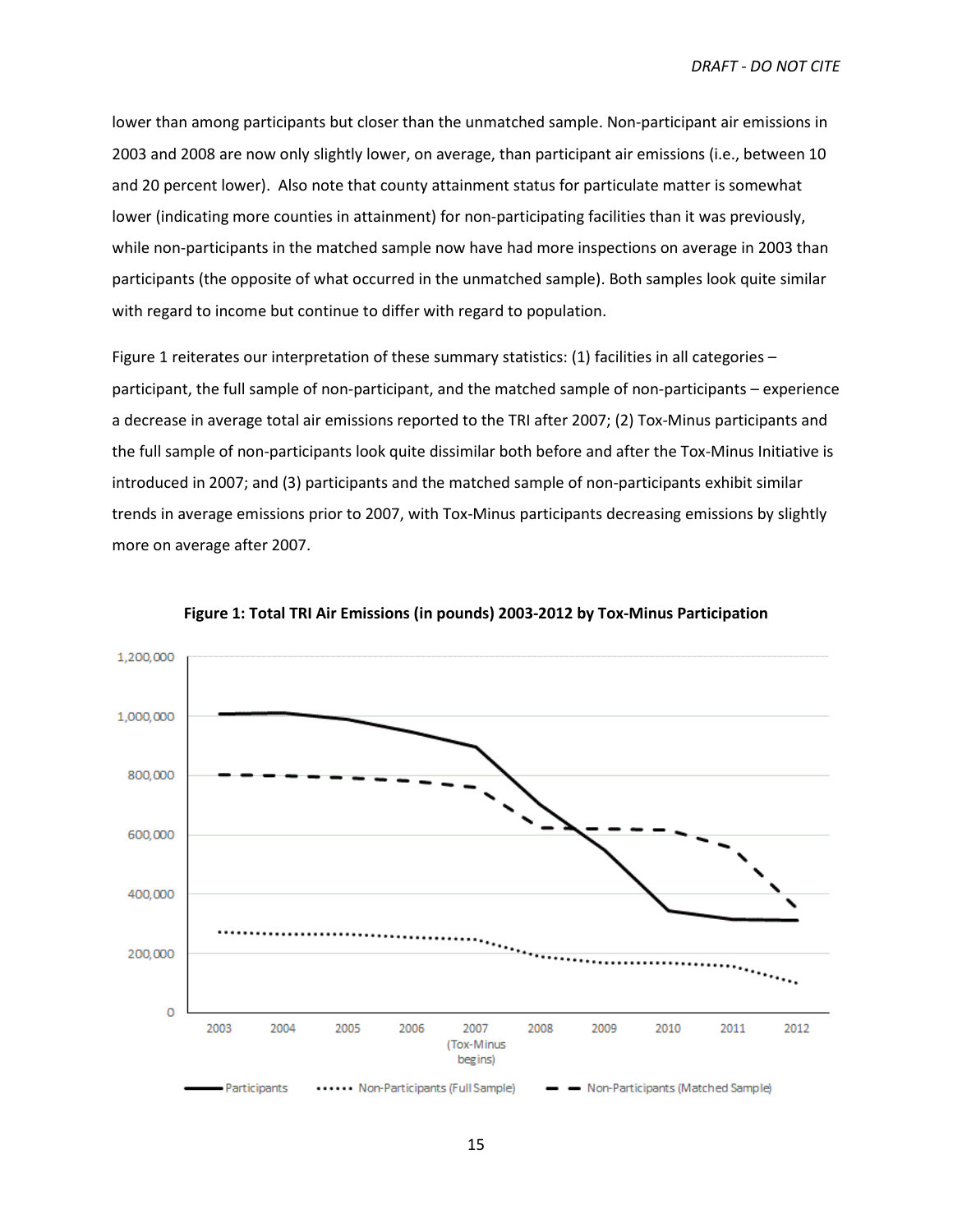### **VI. Naïve Results**

l

We begin by running a set of "naïve" difference-in-difference regressions using Tox-Minus participants and the full sample of non-participants. Table 2 presents cross-sectional results using the long difference from 2003 to 2012 with the dependent variable defined in terms of either the level of total air emissions or logged total air emissions.<sup>11</sup> We present three different specifications: a difference-in-difference that interacts a participation dummy with the post-policy variable (equation 2); a difference-in-difference in which the invited dummy interacted with the post-policy variable (equation 4); and a triple difference in which the participation and invited dummies are individually and in combination interacted with the post-policy variable (equation 6).

The cross-sectional results reported in Table 2 indicate that total air emissions for Tox-Minus participants are not statistically different from the mean over the 2003 to 2012 time period (that is, the coefficient for *Participant* is not significant). While facilities – both participating and non-participating – exhibit a statistically significant decrease in the level of total air emissions in only one of the three specifications (the first three columns) after the Tox-Minus Initiative is in place , the coefficient on *Post-Policy* is always significant for logged air emissions (the fourth, fifth, and sixth columns). As expected due to targeting of highly polluting facilities by the Ohio EPA, facilities invited to join the Tox-Minus Initiative have emissions that are statistically different and higher than the mean across all specifications. Manufacturing facilities also have emissions that are statistically significant and lower than the mean, and areas out of attainment status have higher, but not statistically higher, emissions across all specifications.

Looking at the first difference-in-difference estimator that interacts *Participant* and *Post-Policy* (first and fourth columns), we find that participants decreased total air emissions significantly more than nonparticipants in the post-policy period. When we instead interact *Invited* and *Post-Policy* (second and fifth columns), ignoring whether a facility ultimately participated in the program in the post policy period, we find that invited facilities reduced total air emissions by more than non-invited facilities once the Tox-Minus Initiative is in place but this result is only statistically significant when total air emissions are expressed in levels, not in logarithms.

<sup>&</sup>lt;sup>11</sup> We also examined long differences for levels and log total air emissions for 2004 and 2012, and for 2005 and 2012. The sign and significance of the independent variables did not change from what is presented in Table 2 for 2003 and 2012.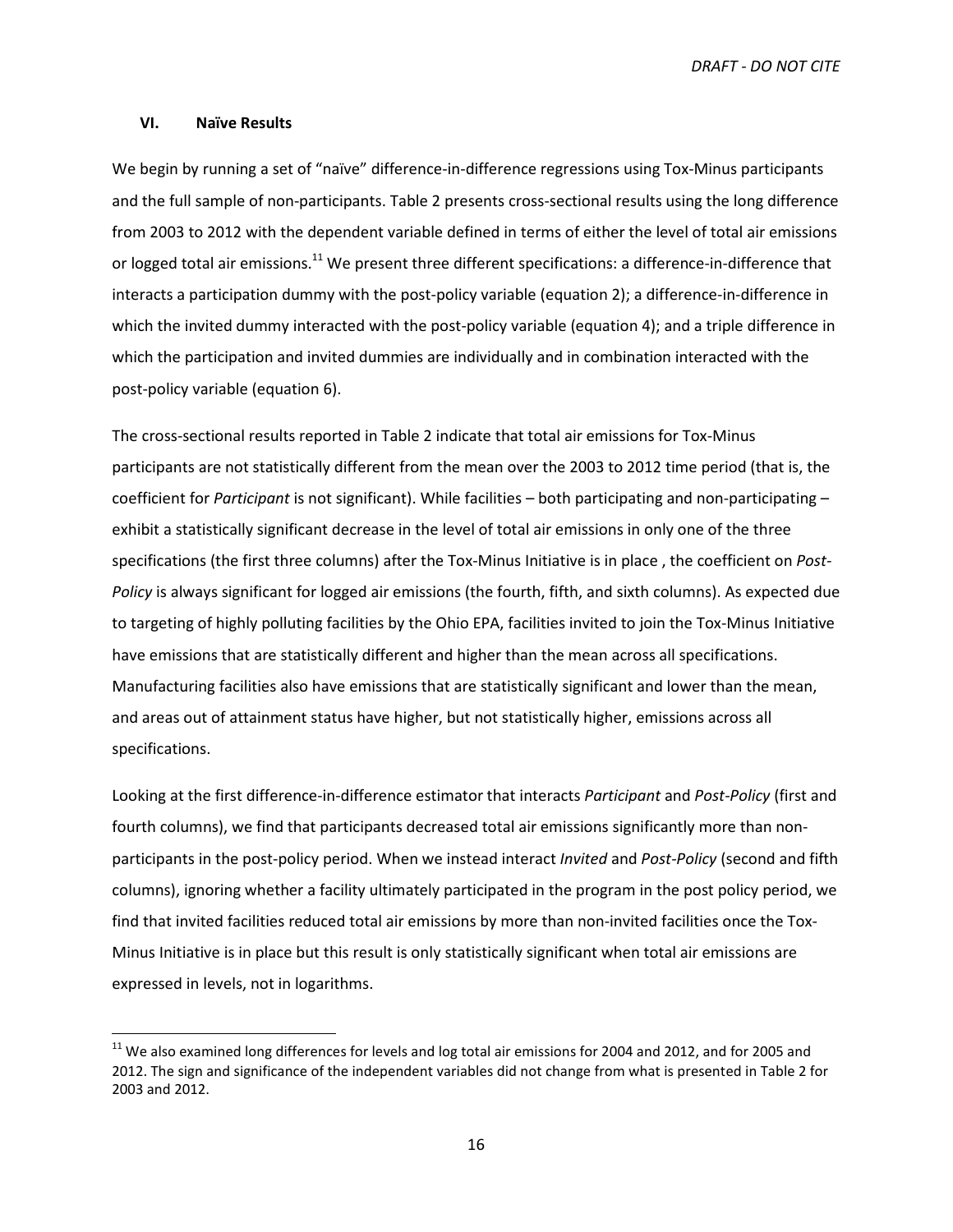To explicitly examine the relative importance of being invited versus actual participation with regard to emission reductions, we include a triple difference specification (third and sixth columns) that accounts for both participation and invited status in the post-policy period. We find that there is now no statistical difference between participant and non-participant emissions in the post-policy period. Invited facilities reduce total air emissions by more than non-invited facilities in the post-policy period, but this result is still only statistically significant when total air emissions are expressed in levels. The triple difference (the coefficient on *Participant\*Invited\*Post-Policy*) is not significant in either specification, indicating that there is no additional effect on emissions from the combined effects of being both invited and participating in the Tox-Minus Initiative. These results suggest that simply being targeted by the regulatory agency, rather than actual participation in the program, may have driven the decline in air emissions.

|                     | <b>Total Air Emissions (lbs)</b> |                  |                  | In[Total Air Emissions (lbs)] |              |              |
|---------------------|----------------------------------|------------------|------------------|-------------------------------|--------------|--------------|
| Participant         | 206,866                          | $-55,365$        | $-79,339$        | 0.457                         | $-0.152$     | 0.353        |
|                     | (0.21)                           | (0.66)           | (0.65)           | (0.35)                        | (0.68)       | (0.50)       |
|                     | $-169,364$ ***                   | $-11,899$        | $-17,348$        | $-0.782***$                   | $-0.756***$  | $-0.747$ *** |
| Post-Policy         | (0.04)                           | (0.89)           | (0.85)           | (0.00)                        | (0.01)       | (0.01)       |
| Participant*Post-   | $-524,700***$                    |                  | 173,486          | $-1.223$ <sup>*</sup>         |              | $-0.269$     |
| Policy              | (0.01)                           |                  | (0.67)           | (0.05)                        |              | (0.82)       |
|                     | 591,845***                       | 1,008,434***     | 1,018,524***     | 2.459***                      | 2.832***     | 2.614***     |
| Invited             | (0.00)                           | (0.00)           | (0.00)           | (0.00)                        | (0.00)       | (0.00)       |
|                     |                                  | $-832,322***$    | $-831,143"$      |                               | $-0.744$     | $-0.183$     |
| Invited*Post-Policy |                                  | (0.00)           | (0.00)           |                               | (0.14)       | (0.77)       |
| Participant*Invited |                                  |                  | $-164,215$       |                               |              | $-0.979$     |
| *Post-Policy        |                                  |                  | (0.69)           |                               |              | (0.43)       |
| PM attainment       | $-64,044$                        | $-63,552$        | $-60,711$        | $-0.510$                      | $-0.510$     | $-0.491$     |
|                     | (0.57)                           | (0.57)           | (0.58)           | (0.13)                        | (0.13)       | (0.15)       |
|                     | $-1,040,664$ ***                 | $-1,040,974$ *** | $-1,042,206$ *** | $-1.532$ ***                  | $-1.531$ *** | $-1.540***$  |
| Manufacturing       | (0.00)                           | (0.00)           | (0.00)           | (0.00)                        | (0.00)       | (0.00)       |
| Constant            | 1,105,162***                     | 1,026,111***     | 1,027,615***     | 10.522***                     | 10.509***    | 10.498***    |
|                     | (0.00)                           | (0.00)           | (0.00)           | (0.00)                        | (0.00)       | (0.00)       |
| Adj. R-Squared      | 0.2158                           | 0.2387           | 0.2365           | 0.2057                        | 0.2036       | 0.2042       |

**Table 2: Naïve Difference-in- Difference Estimation Results for Cross-Sectional Long Difference of the Level and Logarithm of Total Air Emissions (p-values in parentheses)**

\*\*\* Significant at the 1 percent level, \*\* Significant at the 5 percent level, \* Significant at the 10 percent level.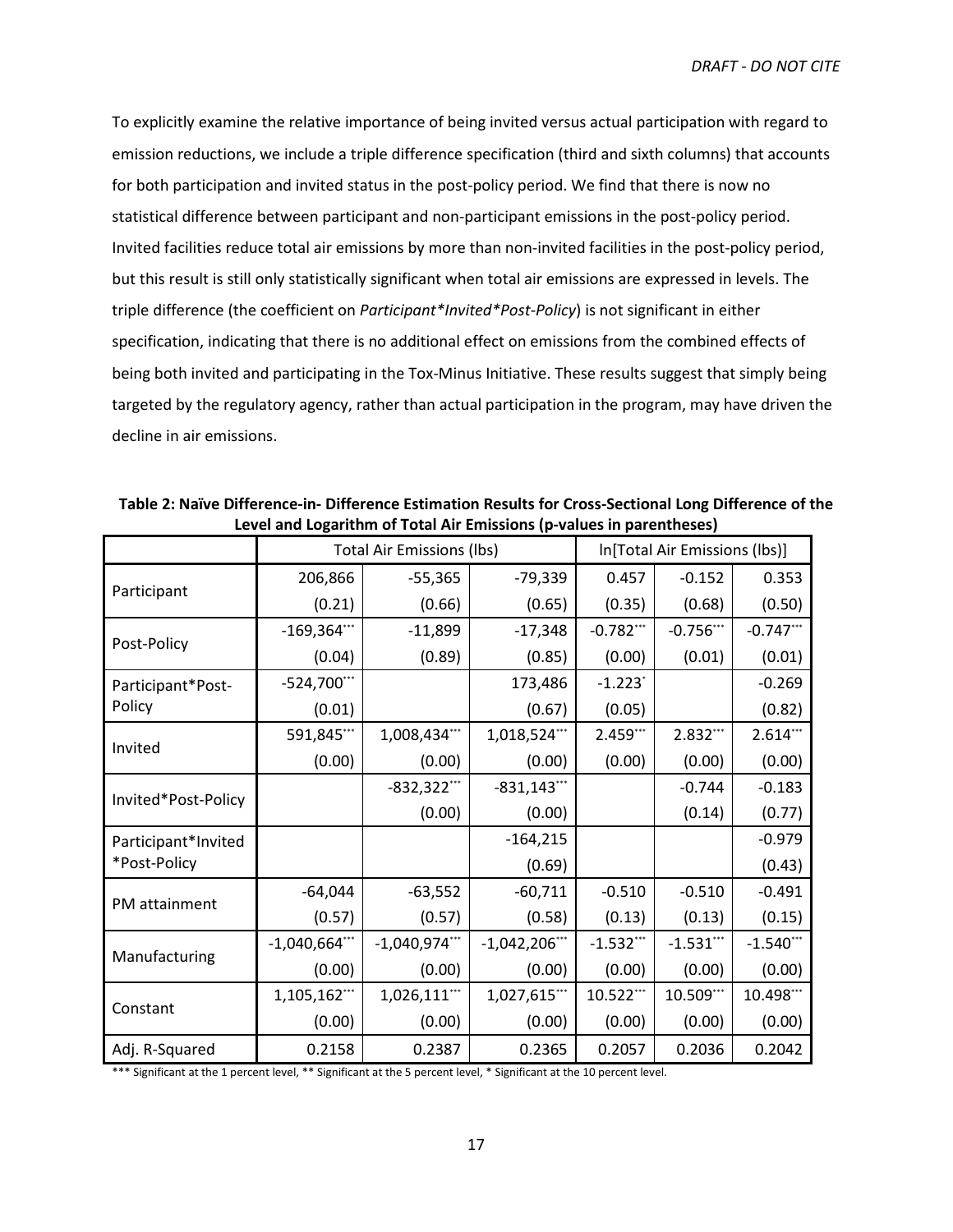Table 3 includes the same specifications as Table2 but using panel data methods instead of the crosssectional long difference. All facilities now exhibit a statistically significant decrease in the level of total air emissions (the first three columns) after the Tox-Minus Initiative is in place. However, unlike the cross-sectional results, the coefficient on *Post-Policy* is never significant for logged air emissions (the fourth, fifth, and sixth columns). We continue to find that participants decreased total air emissions more than non-participants in the post-policy period when we interact *Participant* and *Post-Policy*  ignoring invited status (first and fourth columns), but it is now only statistically significant when total air emissions are expressed in logs. When we interact *Invited* and *Post-Policy* but do not account for whether a facility ultimately participated in the program (second and fifth columns), we find a result consistent with the cross sectional results: invited facilities reduced total air emissions by more than non-invited facilities in the post-policy period but this result is still only statistically significant for levels of total air emissions.

|                           | <b>Total Air Emissions (lbs)</b><br>(3080 observations) |               |               | In[Total Air Emissions (lbs)]<br>(3157 observations) |              |             |
|---------------------------|---------------------------------------------------------|---------------|---------------|------------------------------------------------------|--------------|-------------|
| Post-Policy               | $-929,128$ ***                                          | $-768,378***$ | $-767,158***$ | 0.196                                                | 0.216        | 0.231       |
|                           | (0.00)                                                  | (0.01)        | (0.01)        | (0.39)                                               | (0.44)       | (0.41)      |
|                           | $-286,981$                                              |               | $-73,735***$  | $-0.890**$                                           |              | $-0.656$    |
| Participant*Post-Policy   | (0.12)                                                  |               | (0.01)        | (0.03)                                               |              | (0.28)      |
|                           |                                                         | $-375,294***$ | $-346,061"$   |                                                      | $-0.436$     | $-0.045$    |
| Invited*Post-Policy       |                                                         | (0.00)        | (0.02)        |                                                      | (0.12)       | (0.81)      |
| Participant*Invited*Post- |                                                         |               | 5,615         |                                                      |              | $-0.244$    |
| Policy                    |                                                         |               | (0.99)        |                                                      |              | (0.75)      |
| PM attainment*Post-       | 40,398                                                  | 35,547        | 37,026        | 0.085                                                | 0.061        | 0.094       |
| Policy                    | (0.23)                                                  | (0.32)        | (0.35)        | (0.82)                                               | (0.88)       | (0.80)      |
| Manufacturing*Post-       | 1,018,381***                                            | 910,191**     | 911,090***    | $-0.305$                                             | $-0.338$     | $-0.334$    |
| Policy                    | (0.00)                                                  | (0.01)        | (0.01)        | (0.18)                                               | (0.19)       | (0.20)      |
| <b>Time Trend</b>         | $-19,912***$                                            | $-20,075***$  | $-20,066$ **  | $-0.098***$                                          | $-0.098$ *** | $-0.098***$ |
|                           | (0.00)                                                  | (0.00)        | (0.00)        | (0.00)                                               | (0.00)       | (0.00)      |
| Constant                  | 409,995***                                              | 410,432***    | 410,412***    | 10.092***                                            | 10.092***    | 10.092***   |
|                           | (0.00)                                                  | (0.00)        | (0.00)        | (0.00)                                               | (0.00)       | (0.00)      |
| Within R-Squared          | 0.1699                                                  | 0.1864        | 0.1868        | 0.1242                                               | 0.1115       | 0.1245      |
| Between R-Squared         | 0.2442                                                  | 0.3018        | 0.2991        | 0.0293                                               | 0.0903       | 0.0361      |
| <b>Overall R-Squared</b>  | 0.0255                                                  | 0.0356        | 0.035         | 0.0053                                               | 0.0025       | 0.0043      |

**Table 3: Naïve Difference-in- Difference Estimation Results for Panel Regressions (p-values in parentheses)**

\*\*\* Significant at the 1 percent level, \*\* Significant at the 5 percent level, \* Significant at the 10 percent level.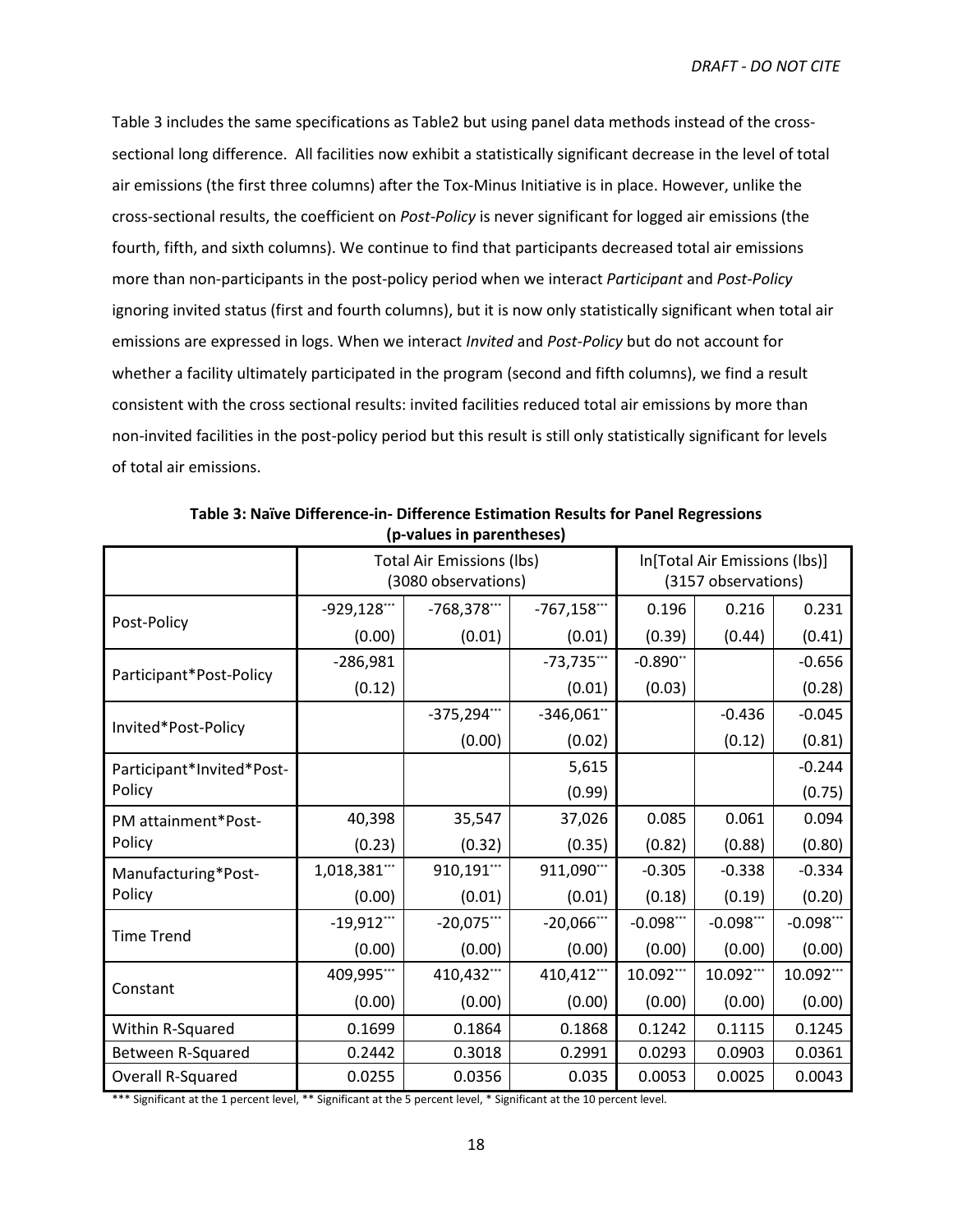Unlike previous results, the triple difference results (third and sixth columns) that account for both participation and invited status in the post-policy period now find a statistical difference between participant and non-participant emissions in the post-policy period but only when total air emissions are expressed as levels. The results for the other interaction terms in the triple difference retain the same sign and significance as in the cross-sectional specifications: Invited facilities reduce total air emissions by significantly more than non-invited facilities in the post-policy period when total air emissions are expressed in levels. The triple difference (the coefficient on *Participant\*Invited\*Post-Policy*) continues to be insignificant. None of the interaction terms is significant in the logged specification.

Consistent with the results in Table 2, the regressions in Table 3 also indicate that facilities in areas out of attainment status have higher, but not statistically higher, emissions in the post-policy period. Manufacturing facilities have total air emissions that are statistically different from the mean in the post policy period when emissions are expressed in levels. However, unlike the previous results, this result in no longer statistically significant when total air emissions are expressed in logs.

#### **VII. Matched Results**

 As the summary statistics make clear, there are a number of distinct pre-program differences between participants and non-participants, calling into question whether the full sample of non-participants represent a defensible counterfactual. To more carefully investigate whether the naïve results are due to other factors affecting participants and non-participants during the same time period as the Tox-Minus Initiative, we re-run the triple difference regressions that account for both invited status and participation in Tox-Minus using a sample of non-participants that are matched to participant preprogram characteristics. We use a propensity score matching technique to select the appropriate sample of non-participants.

Table 4 presents the results of this propensity score matching estimation. We predict the likelihood of participation in the Tox-Minus Initiative using the following pre-program characteristics: total average air emissions in 2002-2004, average annual number of inspections in 2002-2004, whether a facility is classified as manufacturing, and three interaction variables: 2002-2004 average air emissions, 2002-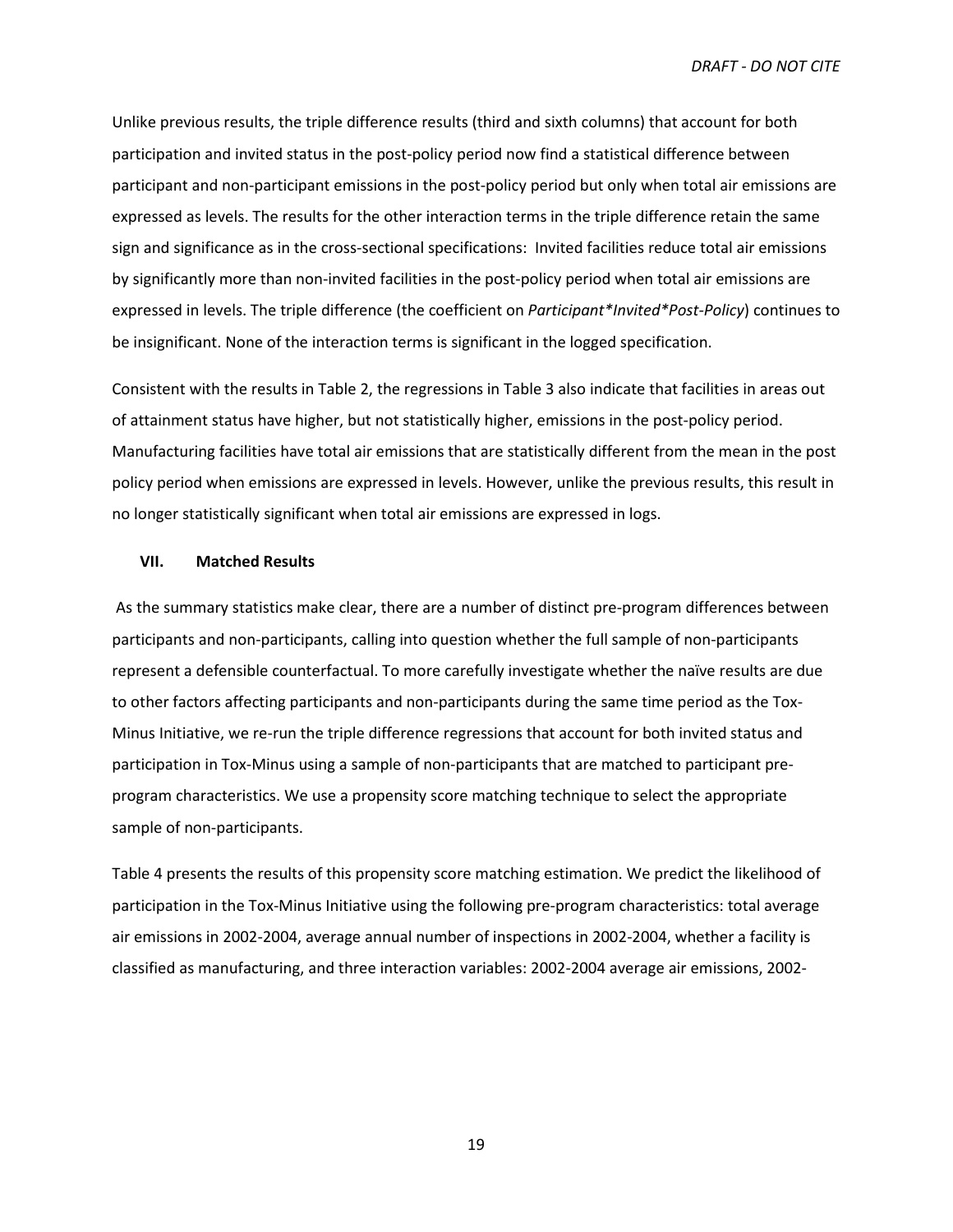2004 average inspections, and the manufacturing dummy all multiplied times a dummy for whether a facility is invited.<sup>12</sup>

We also experimented with including enforcement actions but found no common support across the two samples. Other iterations included whether a facility is classified as a large quantity generator – a proxy for facility size – and a square term for total air emissions. While the inclusion of these variables did not introduce bias into the matching estimator and were at times statistically significant, they also do not meaningfully affect the difference-in-difference estimation so we have omitted reporting them for simplicity's sake. $^{13}$ 

| Variables                          | Coefficient<br>Estimate | <b>Percent Bias</b><br><b>Before Match</b> | <b>Percent Bias</b><br>After Match |
|------------------------------------|-------------------------|--------------------------------------------|------------------------------------|
| <b>Average Total Air Emissions</b> | 3.950E-06**             | 38.7***                                    | 9.9                                |
| $(2002 - 2004)$                    | (0.05)                  | (0.00)                                     | (0.66)                             |
| Average Inspections                | $-0.070$                | $43.1$ ***                                 | $-9.1$                             |
| $(2002 - 2004)$                    | (0.57)                  | (0.00)                                     | (0.69)                             |
| Manufacturing facility             | $-1.067$ ***            | $-34.2$ ***                                | 16.9                               |
|                                    | (0.00)                  | (0.01)                                     | (0.49)                             |
| Invited * Avg Total Air            | $-3.880E - 06"$         | $39.2$ ***                                 | 10.5                               |
| Emissions (2002-2004)              | (0.05)                  | (0.00)                                     | (0.64)                             |
|                                    | 1.663***                | 116.7**                                    | 9.9                                |
| Invited * Manufacturing            | (0.00)                  | (0.00)                                     | (0.68)                             |
| Invited * Avg Inspections          | 0.147                   | $94.1***$                                  | $-2.6$                             |
| $(2002 - 2004)$                    | (0.29)                  | (0.00)                                     | (0.92)                             |
|                                    | $-0.894***$             |                                            |                                    |
| Constant                           | (0.00)                  |                                            |                                    |

**Table 4: Propensity Score Matching Estimation to Select Sample of Non-Participants** 

\*\*\* Significant at the 1 percent level, \*\* Significant at the 5 percent level, \* Significant at the 10 percent level.

-

<sup>&</sup>lt;sup>12</sup> The simple, non-interacted dummy of whether a facility is invited to join Tox-Minus is perfectly collinear with at least one of these variables and drops out of the regression.

<sup>&</sup>lt;sup>13</sup> We also examined whether the difference-in-difference estimates are sensitive to matching with vs. without replacement or the use of a caliper for propensity score matching. We specified a caliper - the maximum distance for a positive match - that is the 0.25 standard deviation of the logit transformation of the propensity score (Stuart and Rubin 2008), as well as one more precise and one less precise caliper. The difference-in-difference estimation is not significantly affected by differences in matching introduced by these sensitivities.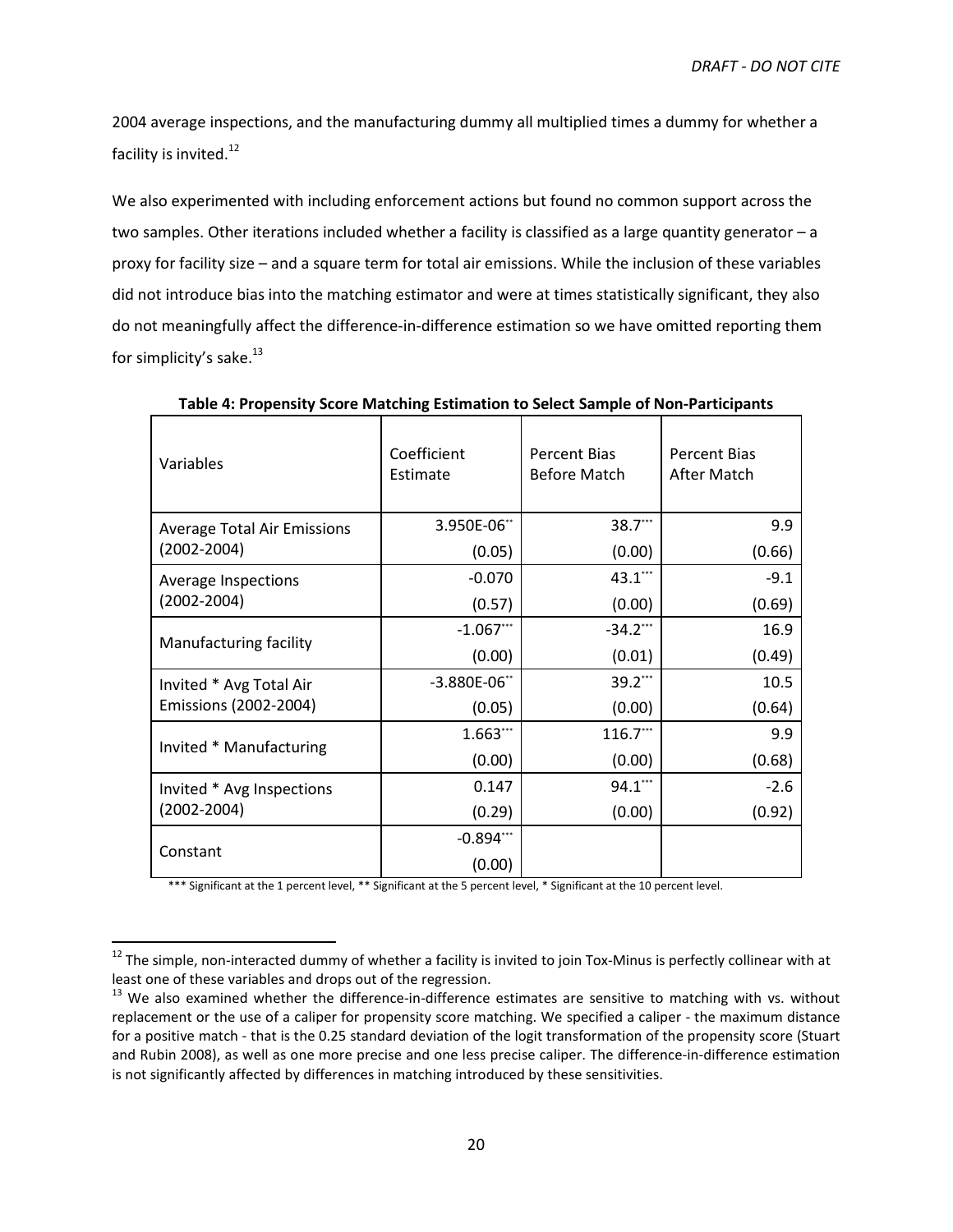While we do not want to over-emphasize the coefficient estimates in the propensity score matching estimation, we find it useful to at least confirm that they have the expected signs. We find that higher average air emissions increase the likelihood that a facility will participate in the Tox-Minus Initiative. Manufacturing facilities are less likely to participate (compared to electric utilities and other facility types). However, manufacturing facilities that are invited to participate are more likely to join the Tox-Minus Initiative. The average number of inspections – either overall or among invited facilities – is not statistically significant and therefore does not appear to affect the likelihood of Tox-Minus participation. The only counter-intuitive results is that invited facilities with larger air emissions are less likely to join the program.

It is also instructive to compare the potential bias<sup>14</sup> in the unmatched sample to that in the matched sample. Column 3 indicates substantial bias in key pre-program characteristics. The matching estimation eliminates statistically significant bias for the included variables, as indicated by a t-test for a difference in the means of the matched sample.

The results for the triple difference estimation for total air emissions in levels and logs using the matched sample are presented in Table 5. The cross-sectional long difference results are presented in the first two columns, while the panel regression results are presented in the last two columns. When Tox-Minus participants are matched to the nearest non-participant based on pre-program characteristics most of the results remain unchanged from the naïve triple difference regressions in Tables 2 and 3. Focusing on the interaction terms, one of our main variables of interest, *Participant\*Post-Policy*, is still insignificant in most of the specifications, and continues to be negative and significant in the panel regression using levels of total air emissions as the dependent variable. Unlike the unmatched results the invited dummy interacted with the post-policy dummy is now not significant for either cross-sectional regression, though it continues to be significant for the panel regression using level of total air emissions as the dependent variable. As in the unmatched results, the triple difference coefficient (*Invited\*Participant\*Post-Policy*) is always statistically insignificant. Coefficients for other variables included in the regressions also retain the same sign and significance as the previous results.

-

<sup>&</sup>lt;sup>14</sup> The percent bias is calculated using the Stata command "pstest" and is described as the percent difference of the sample means in the treated and non-treated groups as a percentage of the square root of the average of the sample variances. The command references Rosenbaum and Rubin (1985) for more details.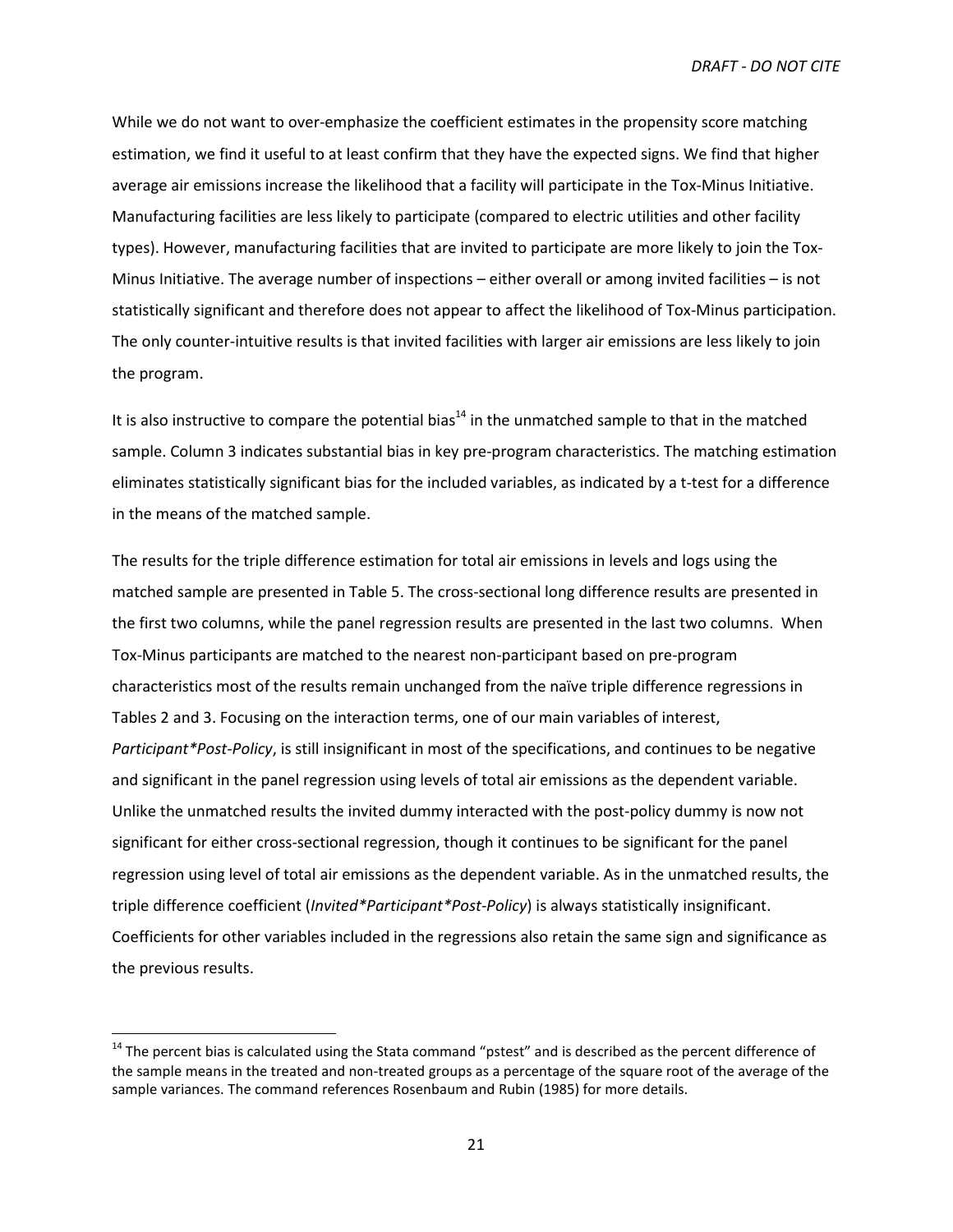|                          | <b>Cross-Sectional Long Difference</b> |                  | <b>Panel Fixed Effects</b> |                  |  |
|--------------------------|----------------------------------------|------------------|----------------------------|------------------|--|
|                          | <b>Total Air</b>                       | In[Total Air     |                            | In[Total Air     |  |
|                          | Emissions (lbs)                        | Emissions (lbs)] | Emissions (lbs)            | Emissions (lbs)] |  |
|                          | $(192$ obs)                            | $(190$ obs)      | $(948$ obs)                | $(944$ obs)      |  |
|                          | 122,078                                | $-0.084$         |                            |                  |  |
| Participant              | (0.69)                                 | (0.89)           |                            |                  |  |
| Post-Policy              | $-285,640$                             | $-1.644$         | $-266,990$                 | 0.331            |  |
|                          | (0.58)                                 | (0.12)           | (0.23)                     | (0.38)           |  |
| Participant * Post-      | 659,642                                | 0.334            | $-579,489"$                | $-0.771$         |  |
| Policy                   | (0.39)                                 | (0.83)           | (0.05)                     | (0.27)           |  |
| Invited                  | 1,204,831***                           | $2.047***$       |                            |                  |  |
|                          | (0.00)                                 | (0.01)           |                            |                  |  |
| Invited*Post-Policy      | $-231,137$                             | 0.916            | $-708,172$ ***             | 0.027            |  |
|                          | (0.70)                                 | (0.44)           | (0.01)                     | (0.94)           |  |
| Participant * Invited    | $-1,019,282$                           | $-1.739$         | 397,768                    | $-0.102$         |  |
| * Post-Policy            | (0.19)                                 | (0.27)           | (0.14)                     | (0.91)           |  |
| PM attainment            | $-172,620$                             | 0.113            |                            |                  |  |
|                          | (0.60)                                 | (0.86)           |                            |                  |  |
| Manufacturing            | $-1,369,682$ ***                       | $-1.989***$      |                            |                  |  |
|                          | (0.00)                                 | (0.00)           |                            |                  |  |
| PM attainment *          |                                        |                  | 88,287                     | $-0.972$         |  |
| Post-Policy              |                                        |                  | (0.55)                     | (0.36)           |  |
| Manufacturing *          |                                        |                  | 1,062,892**                | $-0.221$         |  |
| Post-Policy              |                                        |                  | (0.02)                     | (0.49)           |  |
| <b>Time Trend</b>        |                                        |                  | $-48,937"$                 | $-0.118$         |  |
|                          |                                        |                  | (0.01)                     | (0.00)           |  |
| Constant                 | 935,809**                              | 11.678           | 978,797***                 | 11.943***        |  |
|                          | (0.01)                                 |                  | (0.00)                     | (0.00)           |  |
| Adj. R-Squared           | 0.1729                                 | 0.1639           |                            |                  |  |
| Within R-Squared         |                                        |                  | 0.1973                     | 0.1917           |  |
| Between R-Squared        |                                        |                  | 0.2447                     | 0.0192           |  |
| <b>Overall R-Squared</b> |                                        |                  | 0.0126                     | 0.0511           |  |

### **Table 5: Difference-in-Difference Estimation Using Matched Sample (p-values in parentheses)**

\*\*\* Significant at the 1 percent level, \*\* Significant at the 5 percent level, \* Significant at the 10 percent level.

Of the results presented above, we consider those based on the matched sample and panel regression techniques that use the triple difference specification (columns three and four in Table 5) to be the most defensible. However, the differences in results between the logged and level specifications are somewhat unexpected. When expressed in logs, we find no evidence of a differential trend in total air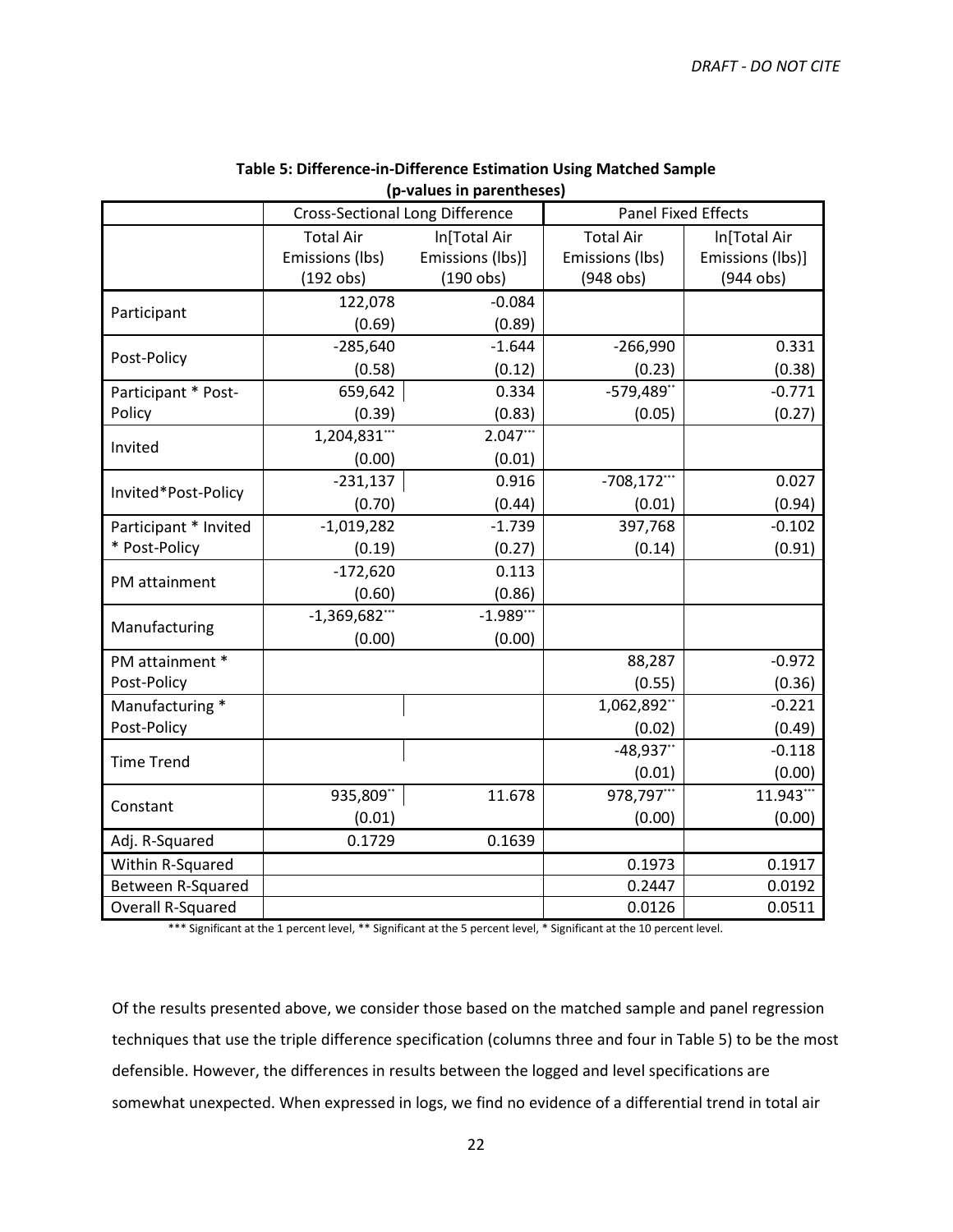emissions in the post-policy period between either invited and non-invited facilities or participant and non-participant facilities during the post policy period. On its own, this might lead us to conclude that the Tox-Minus Initiative did not lead to further reductions in air emissions. However, the coefficients on *Participant\*Post-Policy* and *Invited\*Post-Policy* are both negative and significant in the panel specification when total air emissions are expressed in levels. This suggests that facilities invited to join Tox-Minus may have reduced total air emissions more than non-invited facilities in the post-policy period. In other words, facilities may have reduced their emissions in response to increased attention by the regulator - signaled by an invitation to join Tox-Minus – even when they chose not to directly participate in the program. Likewise, facilities that joined the Tox-Minus Initiative also reduced their emissions significantly more than non-participants when total air emissions are expressed in levels. The panel regression using logged total air emissions does not support this story, however.

One possible way to make sense of what may – at first – appear to be somewhat conflicting results is to re-examine the Tox-Minus Initiative itself. A review of the program indicates that the majority of participating facilities (57 percent) expressed their Tox-Minus goals in percentage terms. Figure 2 demonstrates that these facilities also appear to have made larger reductions in emissions relative to participants that set their goals using other metrics.<sup>15</sup> Unfortunately, this does not help explain why *Participant\* Post-Policy* is statistically significant for levels of total air emissions but not for logged emissions. If anything, we would expect the opposite.

However, invited facilities that did not participate in Tox-Minus may not pay attention to their percent reduction in emissions, since they are not required to set explicit emission goals. They may instead react to the invitation letter as a warning to reduce their overall level of air emissions that are reported to the TRI. If we interpret the change in logged emissions as a measure of the percentage change, then our interpretation is consistent with the finding that the Tox-Minus Initiative may have had a measurable effect on the emission levels of invited facilities even though these reductions did not translate into a statistically significant percent reduction in emissions.

 $\overline{a}$ 

<sup>&</sup>lt;sup>15</sup> While intriguing, our sample size precludes investigating this difference by further restricting our sample to only those that set goals in percentage terms. If we did this, we would only have 27 participants in our sample.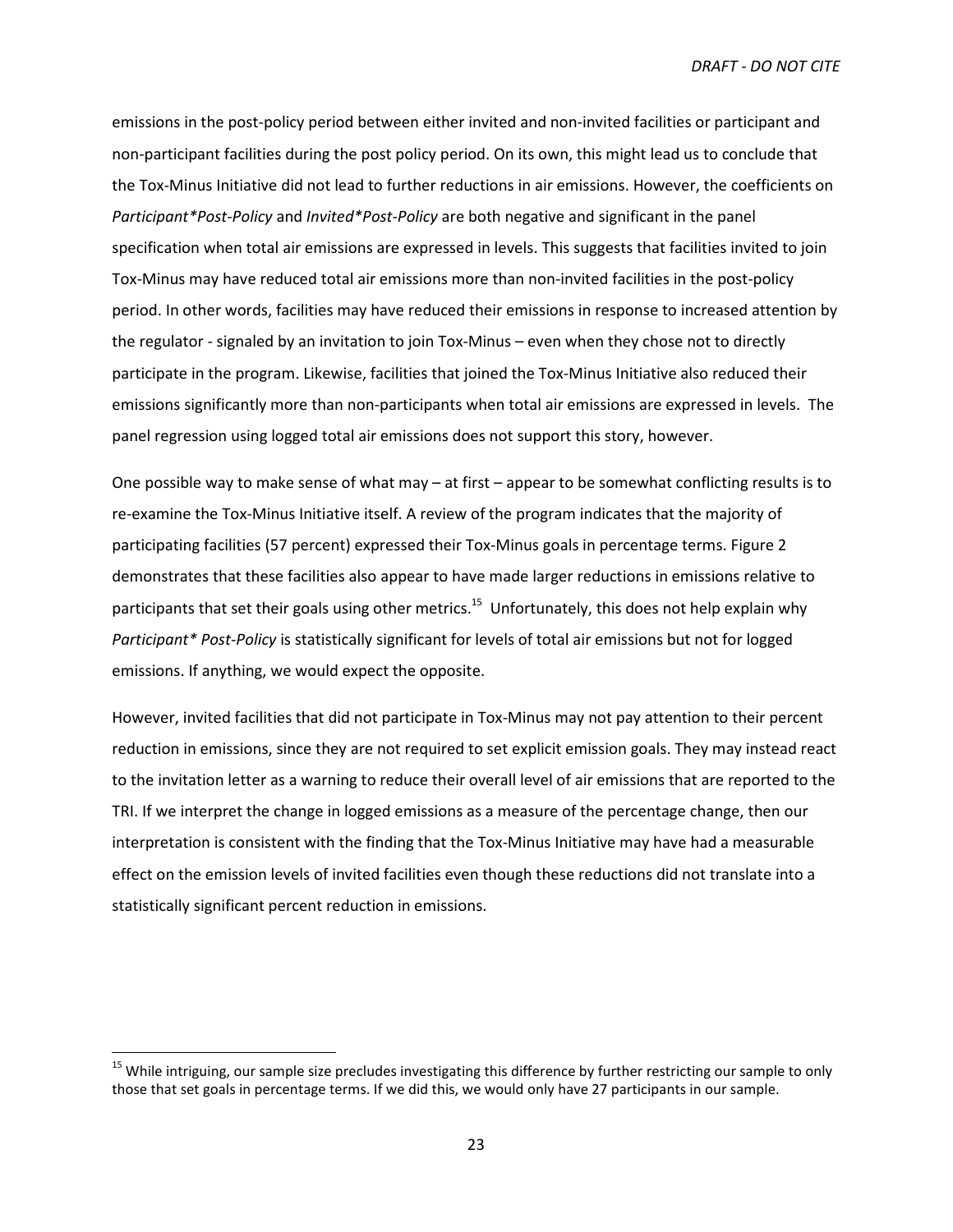

**Figure 2: Participant Emissions by Type of Goal** 

#### **VIII. Sensitivity Analyses**

To further explore these results, we conduct a number of sensitivity analyses. To ensure that the differences between the logged and level specifications are not an artifact of outliers in emissions (which would have a greater effect on levels), we ran the matching estimation including a dummy variable that identifies observations as potential outliers based on the multivariate BACON (blocked adaptive computationally efficient outlier nominators) algorithm (Billor et al. 2000). While the outlier dummy is positive and statistically significant in the matching estimation, it did not meaningfully affect the log or level estimations.

We also explore whether the act of supplying information to regulators for annual progress reports, the first of which was released in 2009, had a differential effect on participant emissions. We might expect this to be the case if facilities want to demonstrate to regulators that they are making progress towards their emission goals. Non-participants would not have information revealed to the regulator in the same way and therefore would not face a comparable incentive to reduce emissions. However, we find no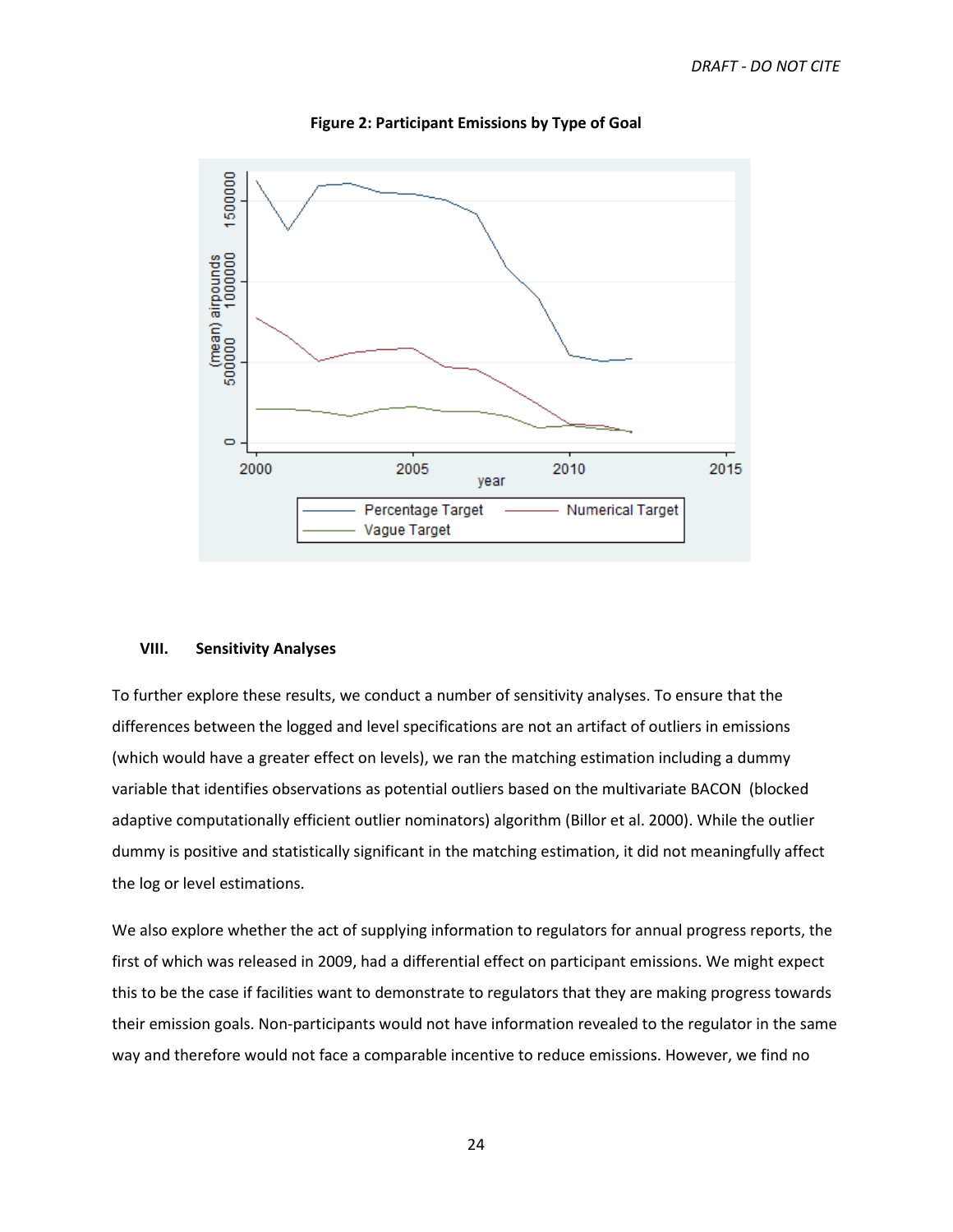evidence that this is the case. Both a dummy variable that defines 2009-2012 as the progress report period and a term that interacts this progress report dummy with participation are insignificant.

#### *Regulatory Attention*

To investigate whether the degree of regulatory attention received by facilities from the EPA over the 2003–2012 time period affects emissions, we also ran specifications that examined TRI emissions subject to the Clean Air Act (CAA). Brouhle et al. (2009) find that the threat of regulation is a significant factor in explaining voluntary emission reductions for both participants and non-participants. In this case, we may find that highly regulated facilities reduce emissions more in the post policy period regardless of participation in Tox-Minus. On the other hand, if facilities viewed Tox-Minus participation as a way to forestall an increase in stringency, then participants may have lowered TRI emissions by more – particularly of emissions more closely monitored by the EPA – in the post policy period.

To evaluate the first question we add the ratio of CAA to total air emissions as an independent variable in the original specification to capture the possibility that regulatory pressure may induce reductions in emissions separate from those associated with the voluntary program in the post-policy period. We report the triple difference fixed effect panel regression results in the second and third columns of Table 6. We find that facilities that are more highly regulated have significantly lower emissions in the postpolicy period regardless of participation in Tox-Minus when the dependent variable is expressed in levels. Importantly, the interaction between invited and post-policy remains statistically significant even after accounting for the potential role of regulation, though *Participant\*Post-Policy* is no longer significant even for level of total air emissions. The ratio of CAA emissions to total emission is not significant in the post policy period when total air emissions are expressed in logs. This result suggests that once the degree of regulatory attention is accounted for in the regression participation in the Tox-Minus Initiative did not significantly affect total air emissions, which is consistent with the Brouhle et al. (2009) finding. Being invited to the program – which may be a signal of increased regulatory attention still significantly reduced total air emission levels of both participants and non-participants.

To analyze the second question, we run our preferred triple difference panel fixed effect regressions in both levels and logs using CAA emissions reported to the TRI as the dependent variable instead of total TRI air emissions. These results are reported in the fourth and fifth columns of Table 6. In this case, we find that participants reduced total air emissions subject to the Clean Air Act in the post policy period by significantly more than non-participants regardless of whether they are specified in level or log terms.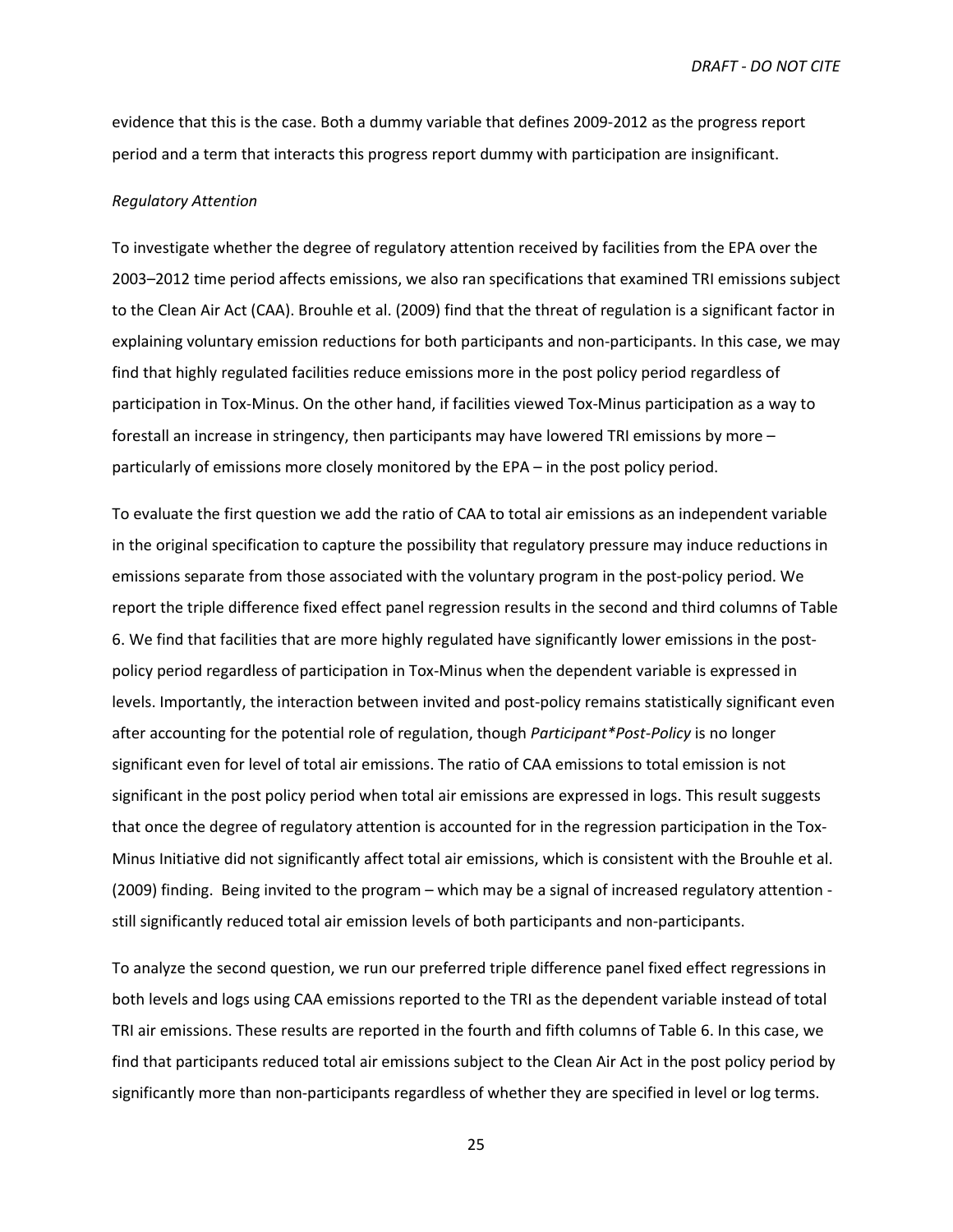Viewed in conjunction with the results reported in columns two and three, this may suggest that Tox-Minus participation and degree of regulatory attention interact in a way that is not completely accounted for when the *CAA Ratio \* Post Policy* variable is added to the regression. The interaction between invited and post-policy remains statistically significant only in the levels specification.

|                         | <b>Total Air</b><br>Emissions (lbs)<br>$(948$ obs) | In[Total Air<br>Emissions (lbs)]<br>$(944$ obs) | <b>Total CAA Air</b><br>Emissions (lbs)<br>$(948$ obs) | In[Total CAA Air<br>Emissions (lbs)]<br>$(902$ obs) |
|-------------------------|----------------------------------------------------|-------------------------------------------------|--------------------------------------------------------|-----------------------------------------------------|
|                         | 63,004                                             | 0.174                                           | $-277,593$                                             | 0.432                                               |
| Post-Policy             | (0.75)                                             | (0.77)                                          | (0.18)                                                 | (0.35)                                              |
| Participant * Post-     | $-491,484$ <sup>*</sup>                            | $-0.809$                                        | $-565,759$ **                                          | $-1.328$                                            |
| Policy                  | (0.07)                                             | (0.24)                                          | (0.04)                                                 | (0.06)                                              |
| Invited * Post-Policy   | $-742,376$ ***                                     | 0.047                                           | $-679,130$ **                                          | $-0.109$                                            |
|                         | (0.01)                                             | (0.90)                                          | (0.01)                                                 | (0.83)                                              |
| Participant *Invited *  | 377,064                                            | $-0.098$                                        | 440,442                                                | 0.265                                               |
| Post-Policy             | (0.15)                                             | (0.91)                                          | (0.10)                                                 | (0.72)                                              |
| CAA Ratio * Post-Policy | $-494,793"$                                        | 0.232                                           |                                                        |                                                     |
|                         | (0.02)                                             | (0.77)                                          |                                                        |                                                     |
| PM attainment * Post-   | 104,214                                            | $-0.978$                                        | 109,734                                                | $-1.142$                                            |
| Policy                  | (0.50)                                             | (0.36)                                          | (0.41)                                                 | (0.30)                                              |
| Manufacturing * Post-   | 1,033,617**                                        | $-0.207$                                        | 1,045,765**                                            | 0.320                                               |
| Policy                  | (0.02)                                             | (0.48)                                          | (0.02)                                                 | (0.40)                                              |
| <b>Time Trend</b>       | $-49,748***$                                       | $-0.118$ ***                                    | $-44,508***$                                           | $-0.138***$                                         |
|                         | (0.01)                                             | (0.00)                                          | (0.02)                                                 | (0.00)                                              |
| Constant                | 980,820                                            | 11.943***                                       | 763,152***                                             | 11.150***                                           |
|                         |                                                    | (0.00)                                          | (0.00)                                                 | (0.00)                                              |
| Within R-Squared        | 0.2101                                             | 0.1925                                          | 0.1912                                                 | 0.1394                                              |
| Between R-Squared       | 0.2668                                             | 0.0251                                          | 0.2253                                                 | 0.0017                                              |
| Overall R-Squared       | 0.0153                                             | 0.0549                                          | 0.0087                                                 | 0.0171                                              |

# **Table 6: Regulatory Attention Difference-in-Difference Panel Estimation Using Matched Sample**

\*\*\* Significant at the 1 percent level, \*\* Significant at the 5 percent level, \* Significant at the 10 percent level.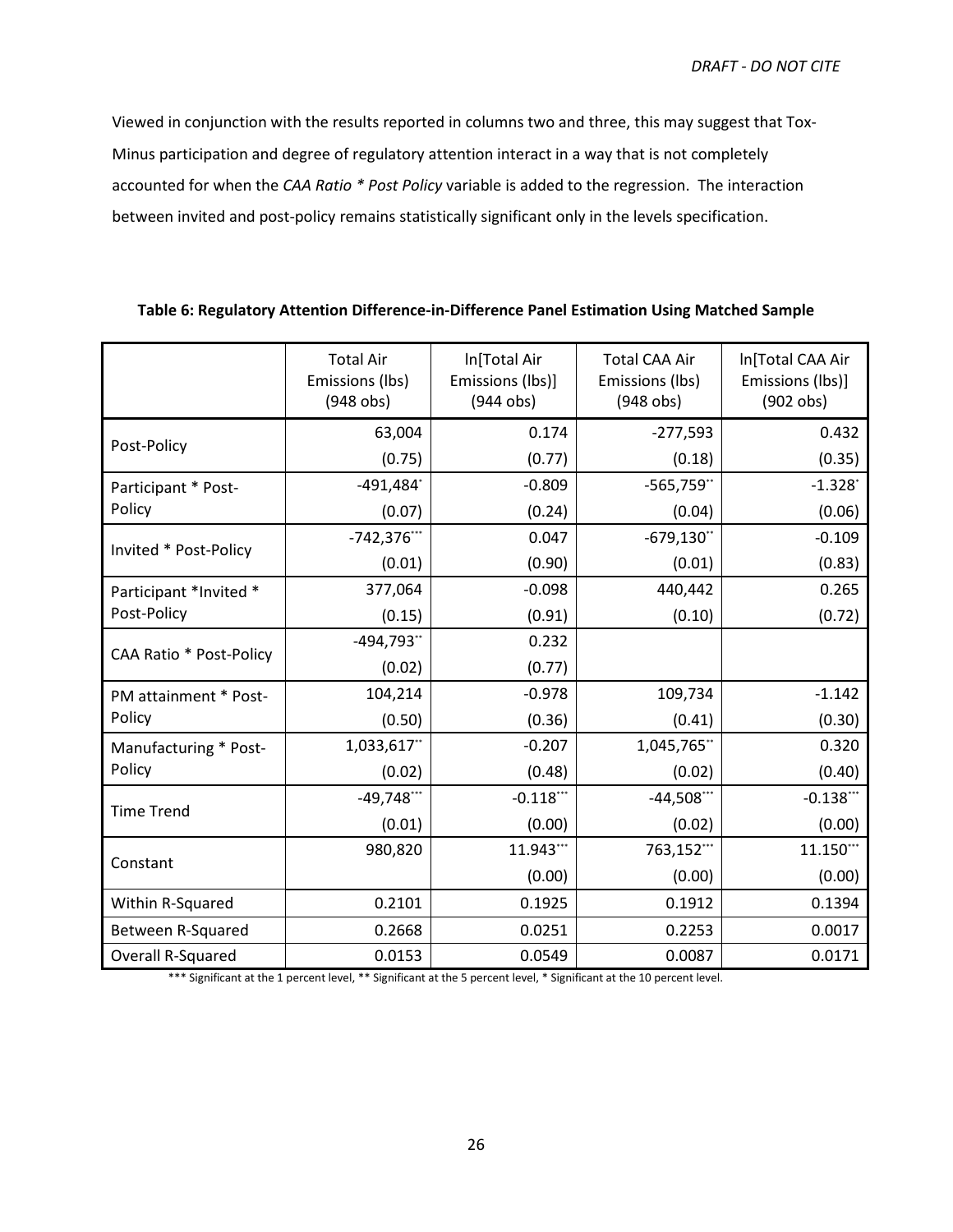#### *Regression discontinuity*

Our results indicate that the Tox-Minus Initiative resulted in greater TRI emission reductions from the 100 emitters invited to the program, regardless of participation. Because we have an identifiable though fuzzy - cutoff point between treated (invited) and non-treated (non-invited) facilities based on total TRI emissions, we evaluated whether we could use a regression discontinuity approach to examine the robustness of our results that increased attention by the regulator - signaled by an invitation to join Tox-Minus – changed TRI emissions behavior.

The regression discontinuity approach relies on the fact that the cutoff point is an arbitrary point and external to the facilities' decisions. It is likely that those just above the cutoff and those below it are similar with regard to pre-treatment characteristics. Only the ad hoc nature of the cutoff point separates the treated from the untreated. This allows us to use non-invited facilities close to the threshold as a reasonable counterfactual for what would have occurred to invited facilities absent Tox-Minus. When the probability of being included in the treatment group increases in the vicinity of the cutoff point, but there is a blending of treated and untreated observations at the cutoff point, the discontinuity is said to be fuzzy: In our case, although the program claims to have invited the 100 of the top emitters, based on 2005 total emissions, we cannot exactly replicate the invited list of facilities using TRI emissions. There appears to have been some other criteria used when deciding to invite facilities – which we confirmed through correspondence with the Ohio EPA - other than reported criteria reported.

However, a regression discontinuity approach is only valid for treated facilities reasonably close to the cutoff point. What qualifies as reasonably close is largely an empirical determination. However, the further from the cutoff point the more likely that assignment to one side of the cutoff or the other is not random. Tox-Minus facilities received invitations mainly based on the magnitude of their 2005 TRI emissions: if they were in the top 100 they received a letter. To assess whether we have a sufficient number of Tox-Minus facilities with emissions close to the cutoff, we plot the total TRI emissions in 2005 by rank in Figure 3

The figure shows a cutoff between invited (in blue) and not invited facilities (in red) near the  $100^{th}$  rank, but it also shows that the cutoff is not sharp. Even without limiting the sample to the points near the 100<sup>th</sup> rank, a blending between invited and non-invited facilities can be seen around the cutoff. The figure also indicates that total emissions across the sample are very non-linear. This makes finding an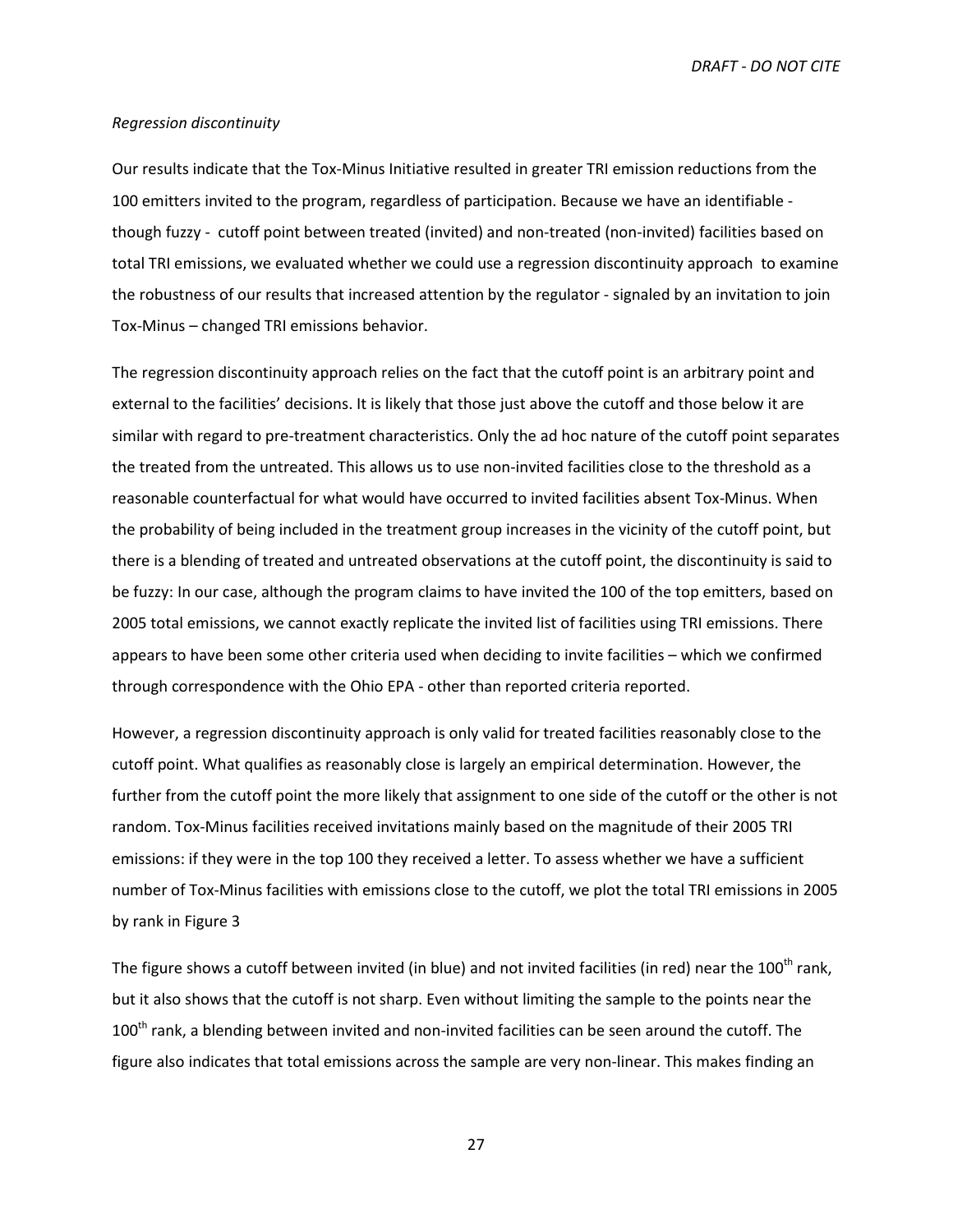acceptable sample for a regression discontinuity analysis difficult. It is very likely that the pre-treatment characteristics of facilities are not random the greater the difference in total emissions.

Total emissions in 2005 for the 100<sup>th</sup> ranked facility in our sample was around 183,000 pounds. Using a bracket of 91,500 to 366,000 pounds, which is half of the emissions of this 100<sup>th</sup> facility as one end and twice these emissions for the other end, only 21 invited facilities remain in the sample, only 10 of which participated in the program. Centering the cutoff on the emissions of the 93<sup>rd</sup> facility (since we only have 93 invited facilities), produces a bracket of 101,000 to 404,000 pounds, and a sample of 61 facilities, 25 of which were invited to join Tox-Minus and 13 of which chose to participate. Given the nonlinear nature of the emissions data, it is our opinion that the sample is too small to allow for a robust regression discontinuity analysis comparing invited to non-invited facilities in a way that would shed light on the overall effectiveness of the Tox-Minus Initiative.



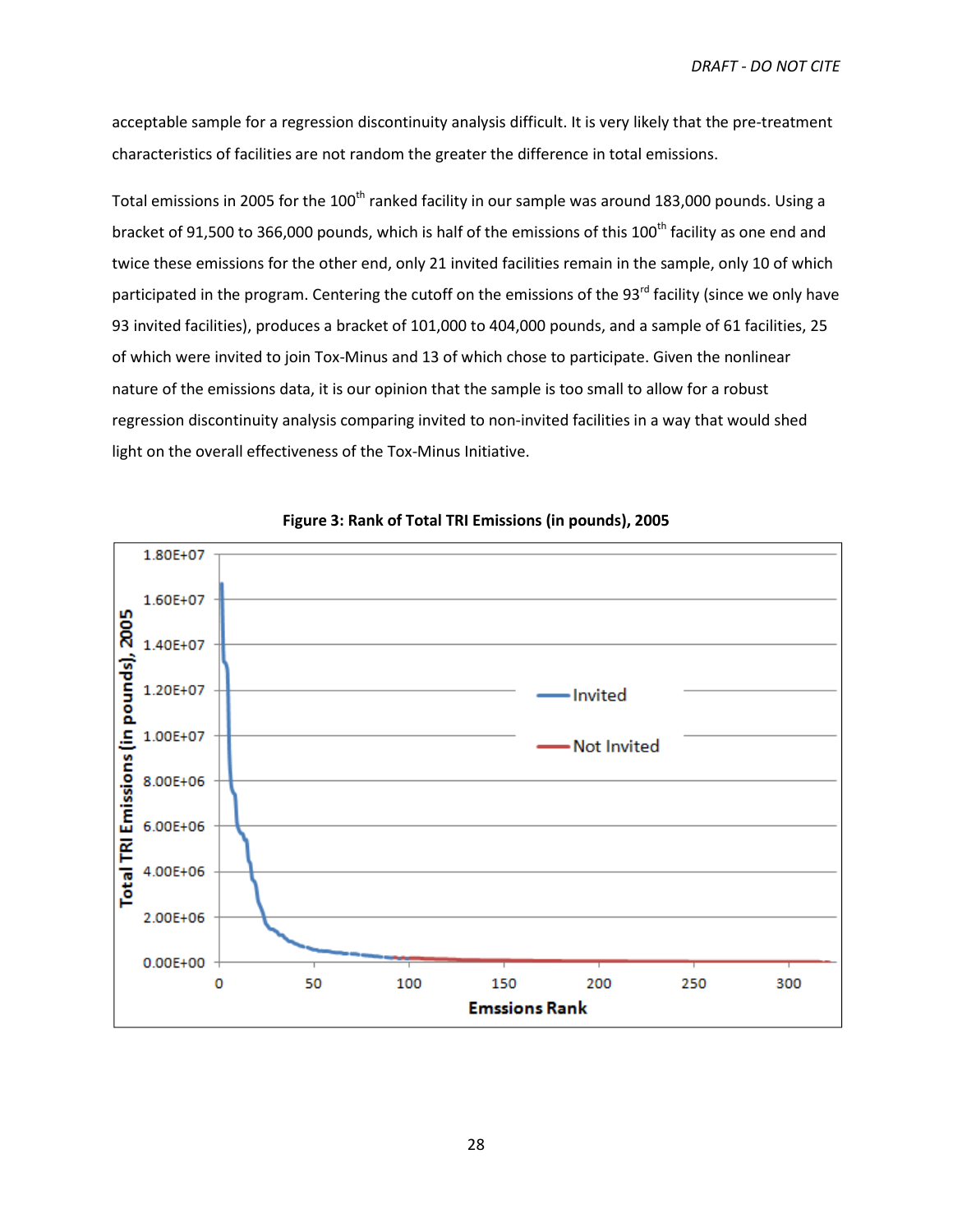#### I. **Conclusion**

Voluntary programs such as Ohio's Tox-Minus Initiative attempt to achieve the laudable goal of encouraging environmental improvement without imposing formal regulation, and the raw data might suggests that Ohio succeeded. Total air emissions by the 48 Tox-Minus participants in our sample dropped from an average of over one million pounds in 2003 to around 312,000 pounds in 2012. Average emissions of the 272 non-participants in our sample dropped from around 264,000 pounds to 97,500 pounds. A naïve cross-sectional difference-in-difference model that controls for whether a facility is invited to join Tox-Minus, county attainment status for particulate matter and manufacturing facilities indicates a statistically significant decline in the level of total air emissions for program participants. However, further analysis suggests a more subtle interpretation.

Expanding the naïve approach to control for the post-policy emissions of those invited to the program suggests that it may be the invitation to participate may motivate the decline in emissions and not participation in the Tox-Minus Initiative itself. In other words, it may be that attention by the Ohio EPA and the fact that the facility was explicitly recognized as one of the top 100 emitters that were the motivating factors for reducing emissions. Using a panel instead of a cross-sectional long difference we find that both participation and invited status are significant in the post policy period when levels of total air emissions is used as the dependent variable. However, these results disappear when the natural logarithm of air emissions is used as the dependent variable.

One problem with these conflicting results is that it may not be appropriate to compare the 48 Tox-Minus participants with all 272 non-participants in our sample. To address this concern, we undertake a propensity score matching exercise, matching each treated facility with its most similar non-treated facility based on a probit regression of pre-treatment characteristics. This results in a sample of 96 facilities, 48 of which were Tox-Minus participants and 48 of which were non-participants. Summary statistics and a measure of bias suggest a very close match between these two groups. However, running the panel fixed effect models on this matched sample produces similar results to the panel version of the naïve model: both the invited group and Tox-Minus participants had a statistically significant decline in air emission levels in the post-policy period but not in logged emissions.

Additional analyses that focus on regulatory attention as proxied by the ratio of CAA to total air emissions a facility reports to the TRI resolves the discrepancy between levels and logs for participants in the post policy period. Including the ratio of a facility's Clean Air Act emissions to its total emissions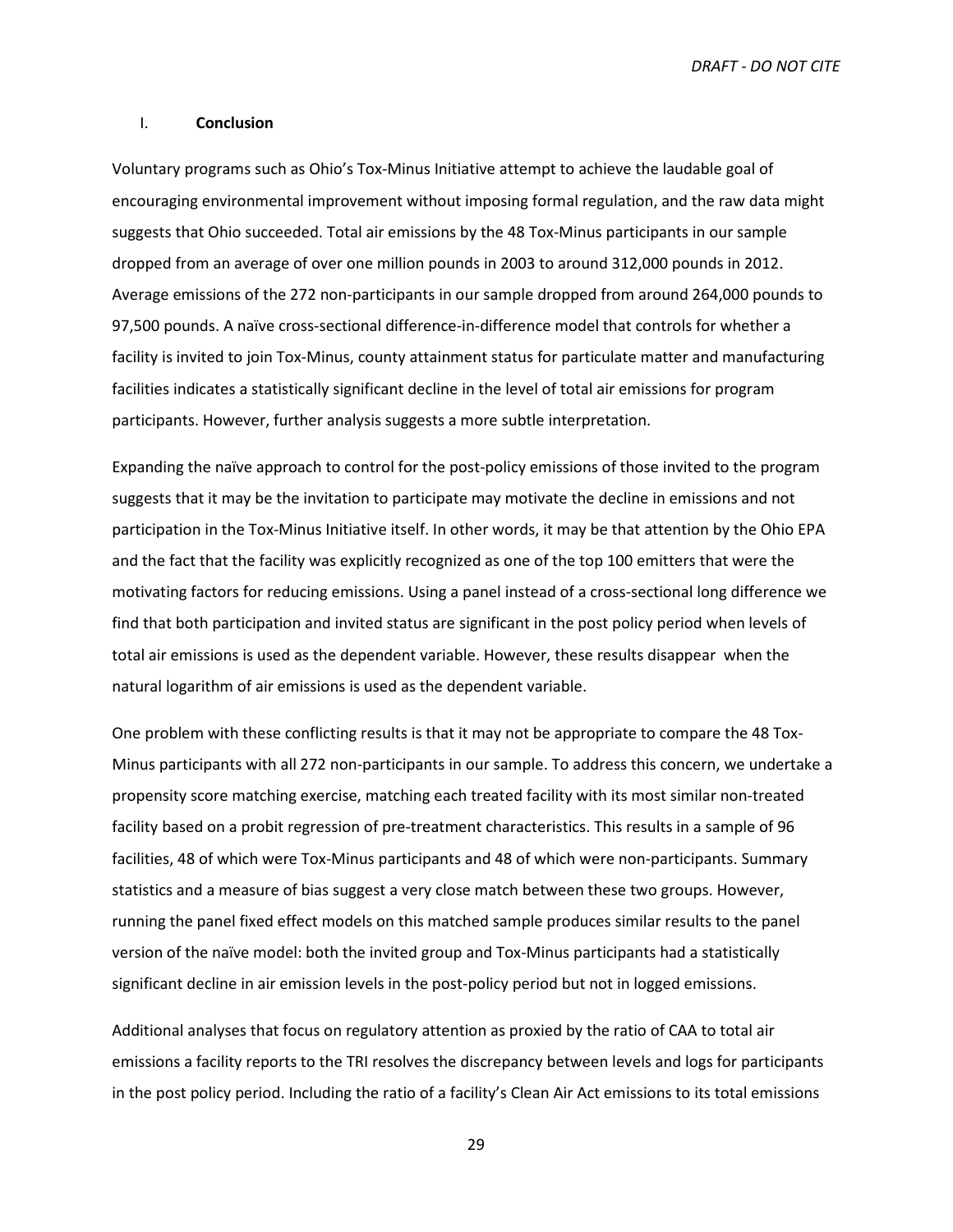on the right hand side of the regression suggests a statistically significant decline in the level of air emissions as the ratio of Clean Air Act emissions rises regardless of participation. Directly controlling for the extent of CAA regulation in this way renders Tox-Minus participation consistently insignificant in the post policy period. However, we find that participants reduced emissions by significantly more than non-participants in the post policy period for both the level and log specifications when we restrict the dependent variable to only CAA emissions.

The invited group continues to show a significantly negative effect in the post-policy period only in the levels regressions. One possible explanation for the difference in the invited results across level and log specifications is that many of these facilities do not necessarily set emission reduction goals, only participants do. It is possible that invited facilities concentrated on reducing emission levels to minimize regulatory attention but since they were not required to set an explicit emissions reduction goal (the majority of which were stated in percentage terms) this did not necessarily translated into a noticeable difference in the percent reduced.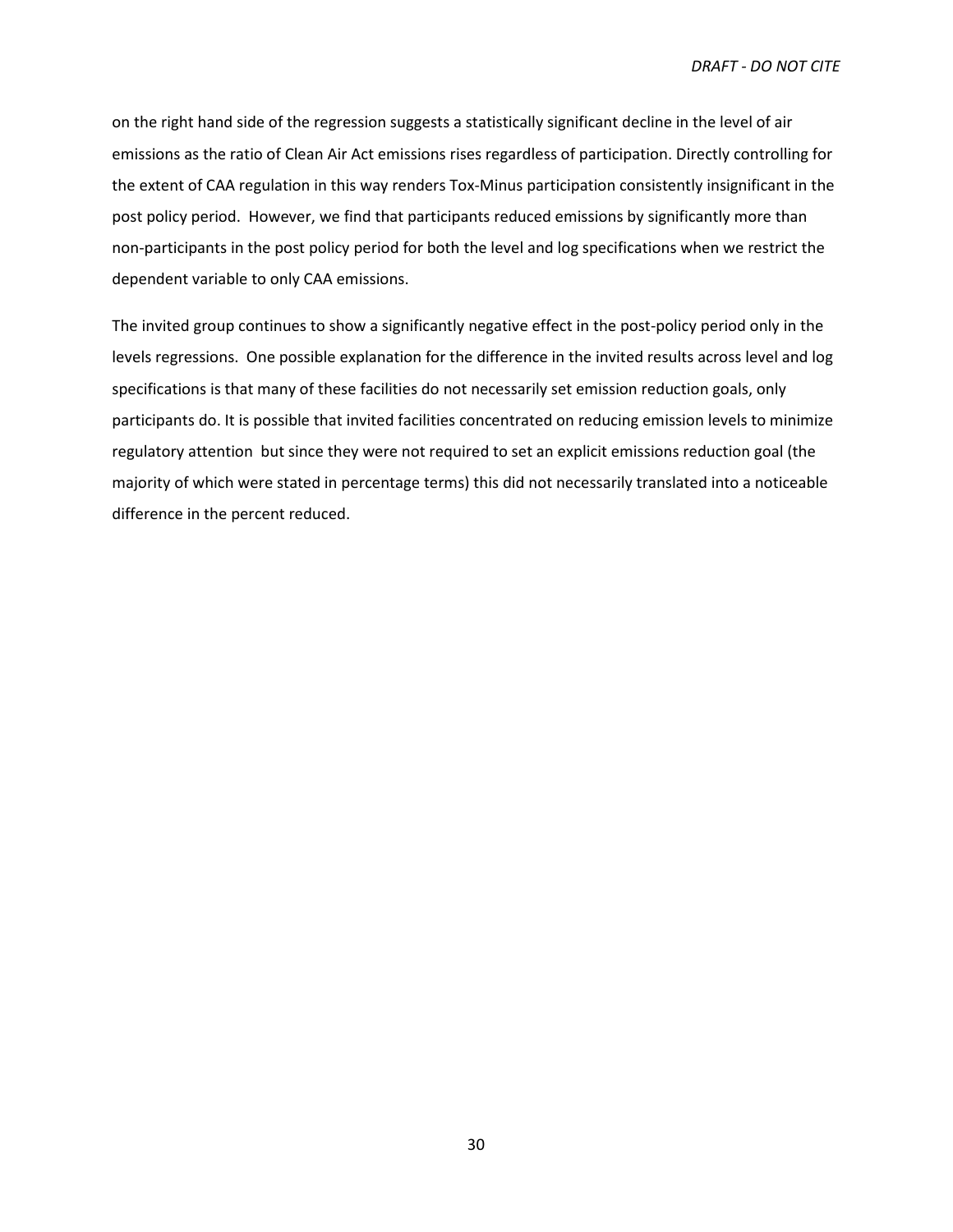## **References**

- Arora, S. and T. Cason (1996). Why Do Firms Volunteer to Exceed Environmental Regulations? Understanding Participation in EPA's 33/50 Program. *Land Economics* 72, 413-432.
- Arora, S. and S. Gangopadhyay (1995). Toward a Theoretical Model of Voluntary Overcompliance. *Journal of Economic Behavior and Organization* 28(3), 289-309.
- Bi, X., and M. Khanna (2012). "Reassessment of the Impact of the EPA's Voluntary 33/50 Program on Toxic Releases." Land Economics 88: 341-361.

Billor, N., A. Hadi and*\_*P. Velleman (2000). BACON: Blocked Adaptive Computationally Efficient Outlier Nominators. Computational Statistics & Data Analysis 34: 279-298.

- Blackman, A. and J. Boyd (2002). The Economics of Tailored Regulation: Will Voluntary Site-Specific Performance Standards Necessarily Improve Welfare? *Southern Economic Journal* 169(2), 309-326.
- Blackman, Darley, Lyon, and Wernstedt (2010a). "What Drives Participation in State Voluntary Cleanup Programs? Evidence form Oregon." *Land Economics* 86(4): 785-799.
- Blackman, A., B. Lahiri, W. Pizer, M. Rivera Planter, C. Muñoz Piña (2010b). Voluntary environmental regulation in developing countries: Mexico's Clean Industry Program. Journal *of Environmental Economics and Management* 60: 182-192.
- Bennear, L., and S. Olmstead (2008). "The Impacts of the 'Right to Know': Information Disclosure and the Violation of Drinking Water Standards." *Journal of Environmental Economics and Management* 56, 2: 117-130.
- Brouhle, L., C. Griffiths, and A. Wolverton (2009). "Evaluating the Role of EPA Policy Levers: An Examination of a Voluntary Program and Regulatory Threat in the Metal-Finishing Industry." *Journal of Environmental Economics and Management* 57 (2): 166-181.
- Bui, L., and S. Kapon (2012). The Impact of Voluntary Programs on Polluting Behavior: Evidence from Pollution Prevention Programs and Toxic Releases. *Journal of Environmental Economics and Management* 64: 31-44.
- Davies, J., J. Mazurek, N. Darnall, and K. McCarthy (1996). *Industry Incentives for Environmental Improvement: Evaluation of U.S. Federal Initiatives*. Washington, DC: Global Environmental Management Initiative.
- de Vries, F., A. Nentjes, and N. Odam (2012). Voluntary Environmental Agreements: Lessons on Effectiveness, Efficiency and Spillover Potential. *International Review of Environmental and Resource Economics* 6: 119-152.
- Delgado, Michael S., Jessica L. Harriger, Neha Khanna. (2015). The Value of Environmental Status Signaling. *Ecological Economics*, 111: 1-11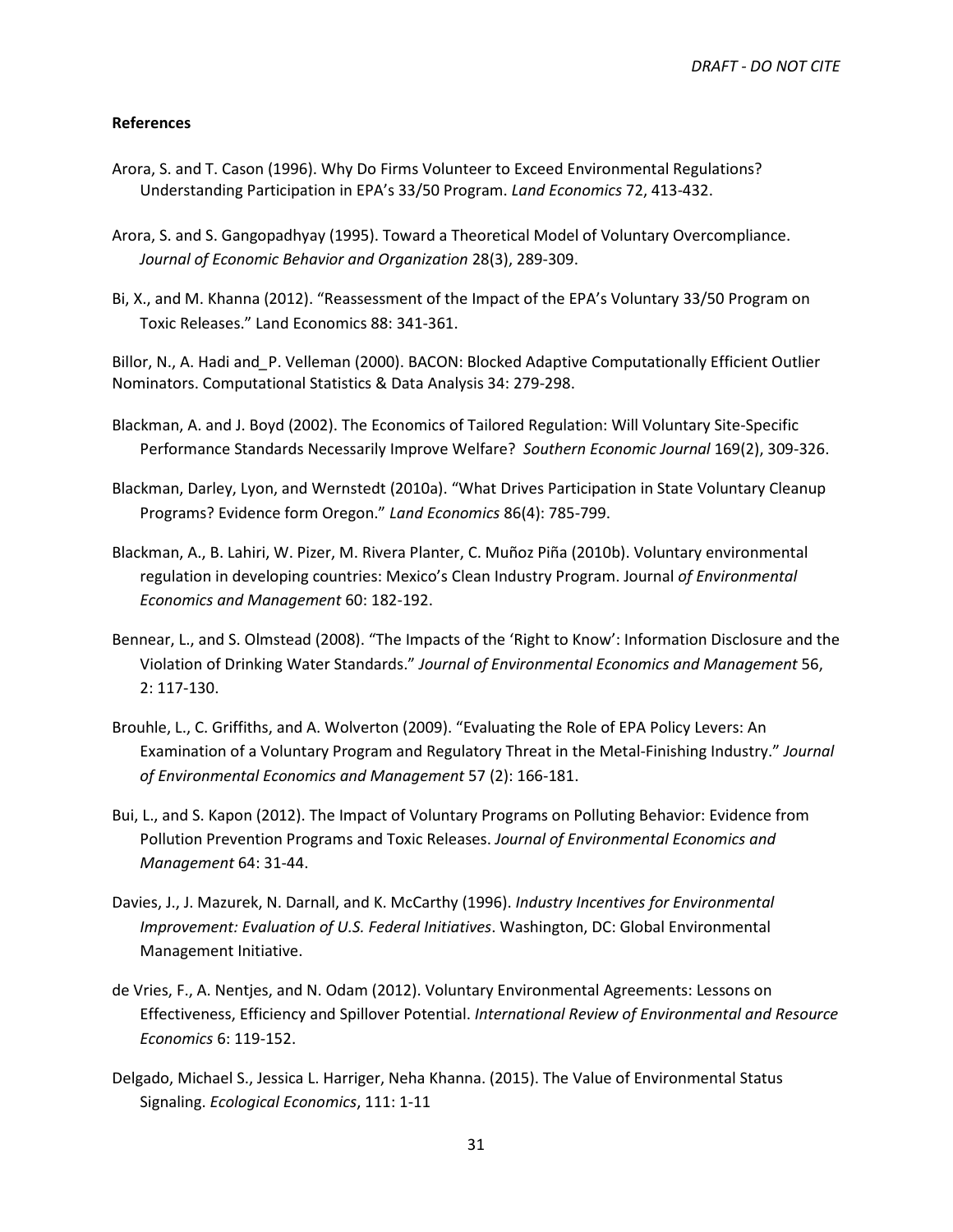- Delgado, Michael S. and Neha Khanna. (2015). Voluntary Pollution Abatement and Regulation. *Agricultural and Resource Economics Review*, 44 (1): 1-20.
- Fowlie, Holland, and Mansur (2012). "What Do Emissions Markets Deliver and to Whom? Evidence from Southern California's NOx Trading Program" *American Economic Review* 102 (2): 965-993.
- GAO (1994), *Status of EPA's Efforts to Reduce Toxic Releases*. Washington, DC: GAO.
- GAO (1997). *Information on the Results of Four of EPA's Voluntary Climate Change Programs*. Washington DC: GAO.
- Gamper-Rabindran, Shanti (2006). Did the EPA's voluntary industrial toxics program reduce emissions? A GIS analysis of distributional impacts and by-media analysis of substitution. *Journal of Environmental Economics and Management* 52(1): 391-410.
- Greenstone, Michael. (2004). Did the Clean Air Act cause the remarkable decline in sulfur dioxide concentrations? *Journal of Environmental Economics and Management* 47(3): 585-611.
- Hamilton, J. (1995). Pollution as News: Media and Stock Market Reactions to the Toxic Release Inventory Data. *Journal of Environmental Economics and Management* 28, 98-113.
- Harrison, K. (1999). Talking With the Donkey: Cooperative Approaches to Environmental Protection. *Journal of Industrial Ecology* 2(3), 51-72.
- Henriques, I. and P. Sadorsky (1996). The Determinants of an Environmentally Responsive Firm: An Empirical Approach. *Journal of Environmental Economics and Management* 30(3), 381-95.
- Horowitz, M. (2004). Electricity Intensity in the Commercial Sector: Market and Public Program Effects. *Energy Journal* 25(2), 115-137.
- Innes and Sam (2008). "Voluntary Pollution Reductions and the Enforcement of Environmental Law: An Empirical Study of the 33/50 Program." Journal of Law and Economics 51: 271 – 296
- Khanna, M. and. L. Damon (1999). EPA's Voluntary 33/50 Program: Impact on Toxic Releases and Economic Performance of Firms. *Journal of Environmental Economics and Management* 38(1), 1-28.
- Khanna, M., and A. Keller (2005). Free Riding in Voluntary Environmental Programs: The Case of the U.S. EPA WasteWise Program. *Policy Sciences* 38: 91-106.
- Khanna, M., W. Quimio, and D. Bojilova (1998). Toxics Release Information: A Policy Tool for Environmental Protection. *Journal of Environmental Economics and Management* 36(3), 243-266.
- Kim, E.-H., and T. Lyon (2011), "Strategic environmental disclosure: Evidence from the DOE's voluntary greenhouse gas registry," Journal of Environmental Economics and Management, 61:311-326.
- King, A. and M. Lenox (2000). Industry Self-Regulation Without Sanction: The Chemical Industries' Responsible Care Program. *Academy of Management Journal* 43(4), 698-716.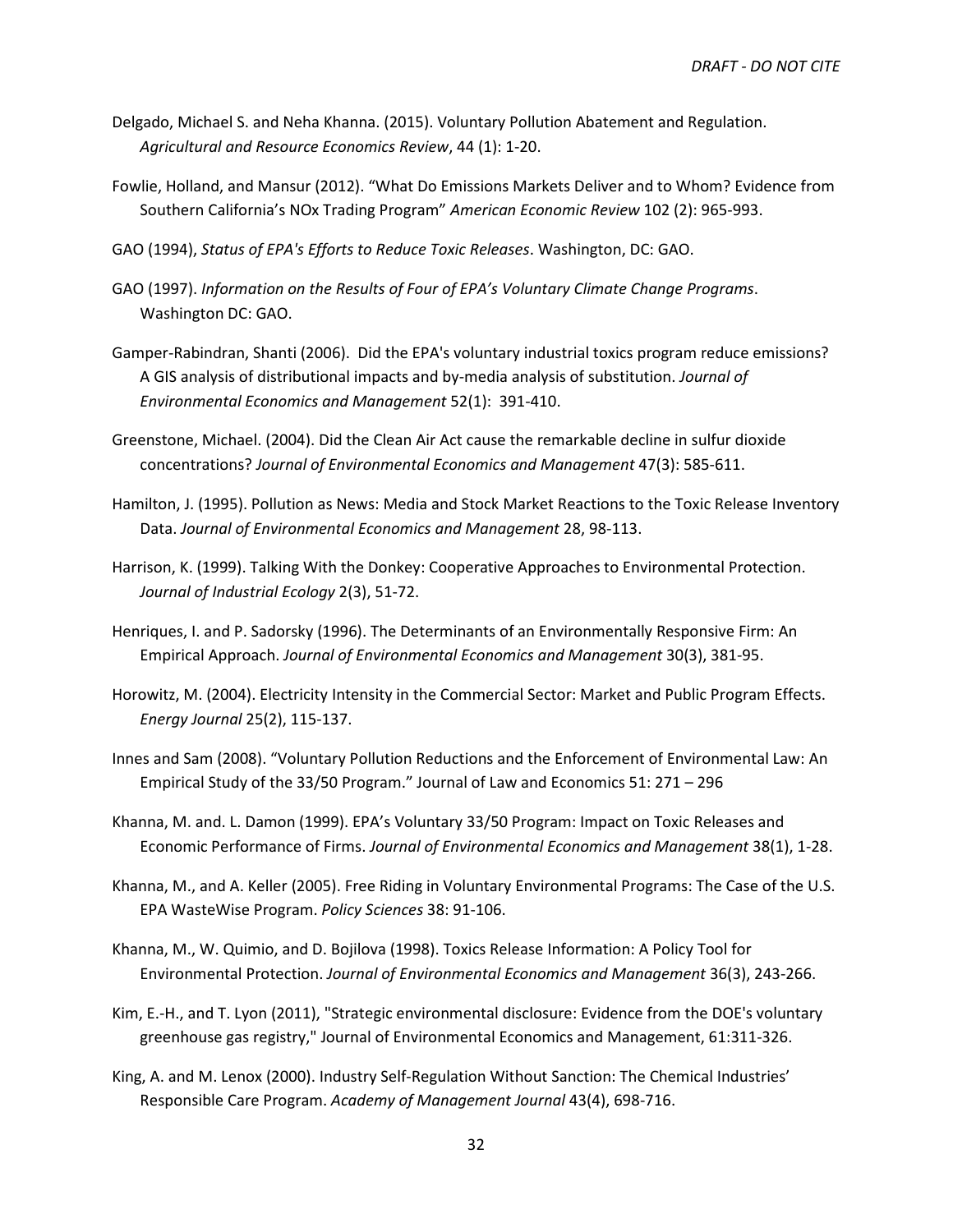- Konar, S. and M. Cohen (2001). Does the Market Value Environmental Performance? *Review of Economics and Statistics* 83(2), 281-89.
- Kotchen, M. (2012). "Climate Policy and Voluntary Initiatives: An Evaluation of the Connecticut Clean Energy Communities Program" in The Design and Implementation of U.S. Climate Policy, eds., D. Fullerton and C. Wolfram. Chicago: University of Chicago Press, 145-154.
- Lutz, S., T. Lyon, and J. Maxwell (2000). Quality Leadership When Regulatory Standards Are Forthcoming. *Journal of Industrial Economics* 48(3), 331-348.
- Maxwell, J., T. Lyon, and S. Hackett (2000). Self-Regulation and Social Welfare: The Political Economy of Corporate Environmentalism. *Journal of Law and Economics* 43(2), 583-618.
- Morgenstern, Pizer, and Shih (2007). Evaluating Voluntary U.S. Climate Programs: The Case of ClimateWise in *Reality Check: The Nature and Performance of Voluntary Environmental Programs in the United States, Europe and Japan*. Eds., R. Morgenstern and W. Pizer. Washington, DC: RFF Press.
- Mosier, S., and J. Fisk (2013). "Can Local Voluntary Environmental Programs "Work? An Examination of Fort Collins' Climate Wise Program." Environmental Management 51(5): 969-987.
- Ohio EPA (n.d.). "Tox-Minus" Accessed on October 8, 2015. http://web.epa.ohio.gov/ocapp/toxminus.html.
- Ohio EPA (2007). "Alphabetical Listing of 100 of the Top Toxic Release Inventory Reporters for 2005" Accessed on October 8, 2015. http://web.epa.ohio.gov/ocapp/tox-minus/Tox-Minus%20Listing%20of%20100.pdf.
- Ohio EPA (2008). "Listing of Ohio Facilities Participating in Ohio EPA's Tox-Minus Initiative" Data as of February 29, 2008. Accessed on October 8, 2015. http://web.epa.ohio.gov/ocapp/toxminus/080229%20Tox%20Minus%20Updated%20Participant%20List.pdf.
- Ohio EPA (2009). *Tox-Minus 2008 Activities Report*. March. Accessed on October 8, 2015 http://web.epa.ohio.gov/ocapp/tox-minus/Tox-minus%20report%20for%20web.pdf.
- Ohio EPA (2010). *Tox-Minus 2009 Activities Report*. June. Accessed on October 8, 2015 http://www.epa.ohio.gov/Portals/41/toxminus/100608%20Tox%20Minus%202009%20Activities%20Report.pdf.
- Ohio Secretary of State (2012). "Election Results". Accessed on November 8, 2012. http://www.sos.state.oh.us/elections/Research/electResultsMain.aspx.
- Rivera, J., P. de Leon, and C. Koerber (2006). Is Greener Whiter Yet? The Sutainable Slopes Program After Five Years. The Policy Studies Journal 34: 195- 221.